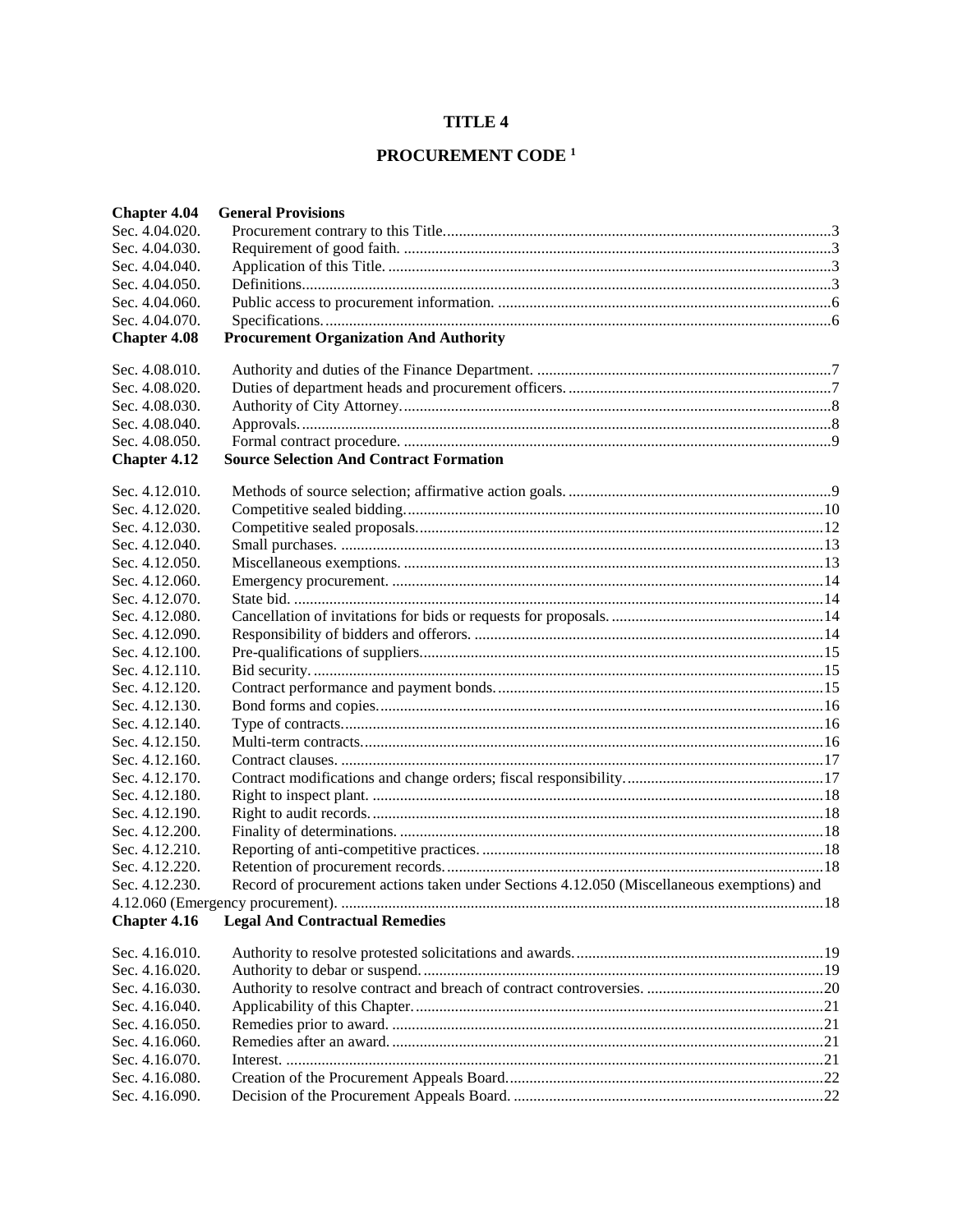| Sec. 4.16.100.      |                                                                                       |  |
|---------------------|---------------------------------------------------------------------------------------|--|
| Sec. 4.16.110.      |                                                                                       |  |
| Sec. 4.16.120.      |                                                                                       |  |
| Sec. 4.16.130.      |                                                                                       |  |
| Sec. 4.16.140.      |                                                                                       |  |
| Sec. 4.16.150.      |                                                                                       |  |
| Sec. 4.16.160.      |                                                                                       |  |
| <b>Chapter 4.20</b> | <b>Ethics In Public Contracting</b>                                                   |  |
| Sec. 4.20.010.      |                                                                                       |  |
| Sec. 4.20.020.      |                                                                                       |  |
| Sec. 4.20.030.      |                                                                                       |  |
| Sec. 4.20.040.      |                                                                                       |  |
| Sec. 4.20.050.      |                                                                                       |  |
| Sec. 4.20.060.      |                                                                                       |  |
| Sec. 4.20.070.      |                                                                                       |  |
| Sec. 4.20.080.      |                                                                                       |  |
| Sec. 4.20.090.      |                                                                                       |  |
| Sec. 4.20.100.      | Civil and administrative remedies against employees who breach ethical standards27    |  |
| Sec. 4.20.110.      | Civil and administrative remedies against nonemployees who breach ethical standards28 |  |
| Sec. 4.20.120.      |                                                                                       |  |
| Sec. 4.20.130.      |                                                                                       |  |
| <b>Chapter 4.24</b> | <b>Supply Management</b>                                                              |  |
| Sec. 4.24.010.      |                                                                                       |  |

**Charter reference**—City finances, Art. IX.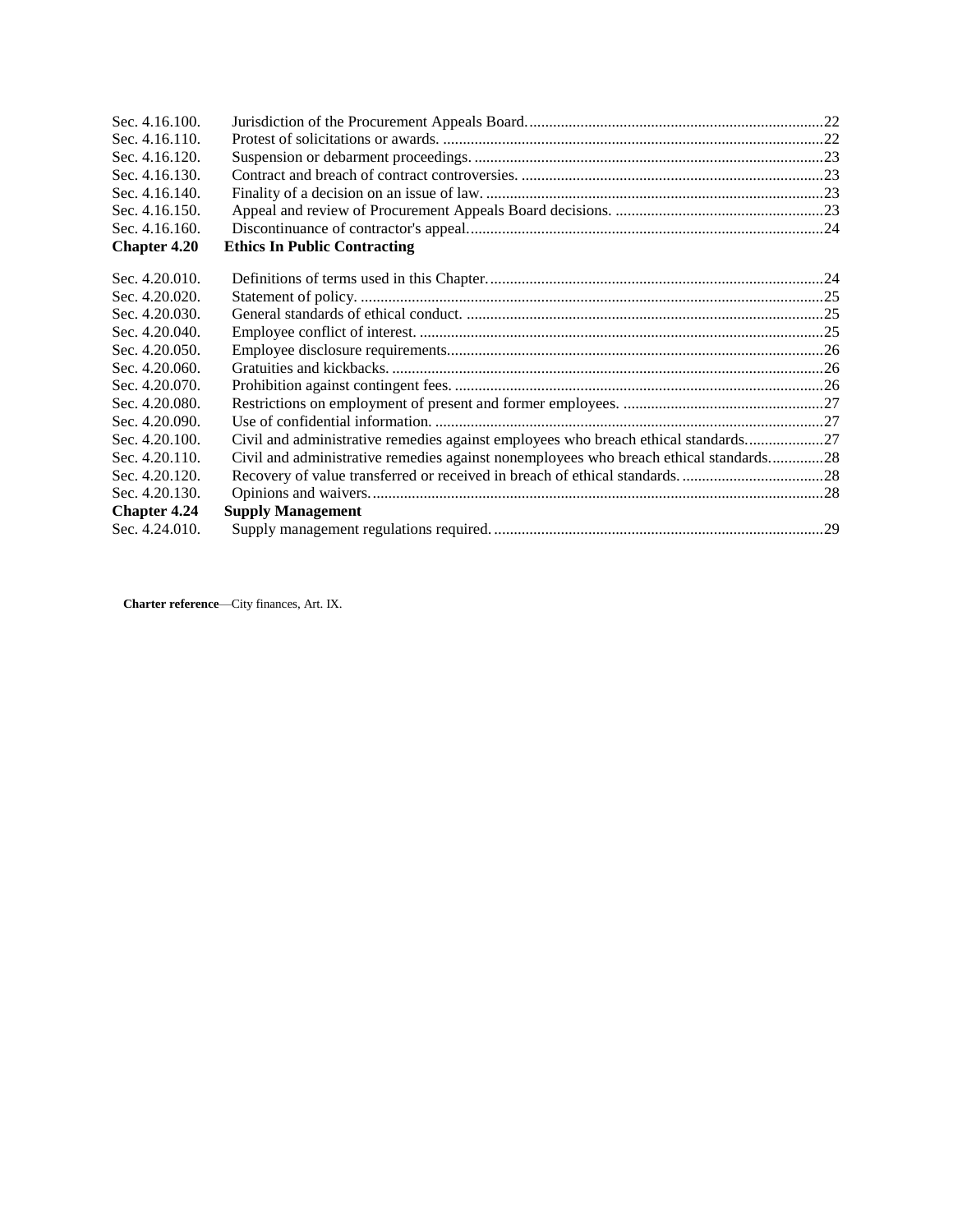#### **Chapter 4.04**

#### **GENERAL PROVISIONS**

### **Sec. 4.04.010. Purposes, interpretation of rules.**

(a) Interpretation. This Title shall be construed and applied to promote its underlying purposes and policies.

(b) Purposes and policies. The underlying purposes and policies of this Title are:

(1) To simplify, clarify and standardize the law governing procurement by this City;

(2) To permit the continued development of procurement policies and practices;

(3) To provide for increased public confidence in the procedures followed in public procurement;

(4) To ensure the fair and equitable treatment of all persons who deal with the procurement system of this City;

(5) To provide increased economy in City procurement activities and to maximize to the fullest extent practicable the purchasing value of public funds of the City;

(6) To foster effective broad-based competition within the free enterprise system; and

(7) To provide safeguards for the maintenance of a procurement system of quality and integrity. (Code 1971, § 3-1; [Ord. No. 46-1991,](http://205.170.51.183/WebLink8/0/doc/3338/Page1.aspx) § 1)

#### <span id="page-2-0"></span>**Sec. 4.04.020. Procurement contrary to this Title.**

Except as otherwise may be provided by law, it shall be unlawful for any City officer or employee to order a procurement contrary to the provisions of this Title. Any procurement or contract so made shall be void and wholly without effect and shall not be binding upon the City in any manner. (Code 1971, § 3-2; [Ord. No. 46-1991,](http://205.170.51.183/WebLink8/0/doc/3338/Page1.aspx) § 1)

#### <span id="page-2-1"></span>**Sec. 4.04.030. Requirement of good faith.**

This Title requires all parties involved in the negotiation, performance, or administration of City contracts to act in good faith. (Code 1971, § 3-3; [Ord. No. 46-1991,](http://205.170.51.183/WebLink8/0/doc/3338/Page1.aspx) § 1)

#### <span id="page-2-2"></span>**Sec. 4.04.040. Application of this Title.**

This Title shall apply to every expenditure of public funds irrespective of their source, including federal assistance monies, by this City, acting through a governmental body as defined herein, under any contract, except that this Title shall not apply to either grants or contracts between the City and other governments. Nothing in this Title or in regulations promulgated hereunder shall prevent any governmental body from complying with the terms and conditions of any grant, gift, bequest or cooperative agreement. (Code 1971, § 3-4; [Ord. No. 46-1991,](http://205.170.51.183/WebLink8/0/doc/3338/Page1.aspx) § 1)

#### <span id="page-2-3"></span>**Sec. 4.04.050. Definitions.**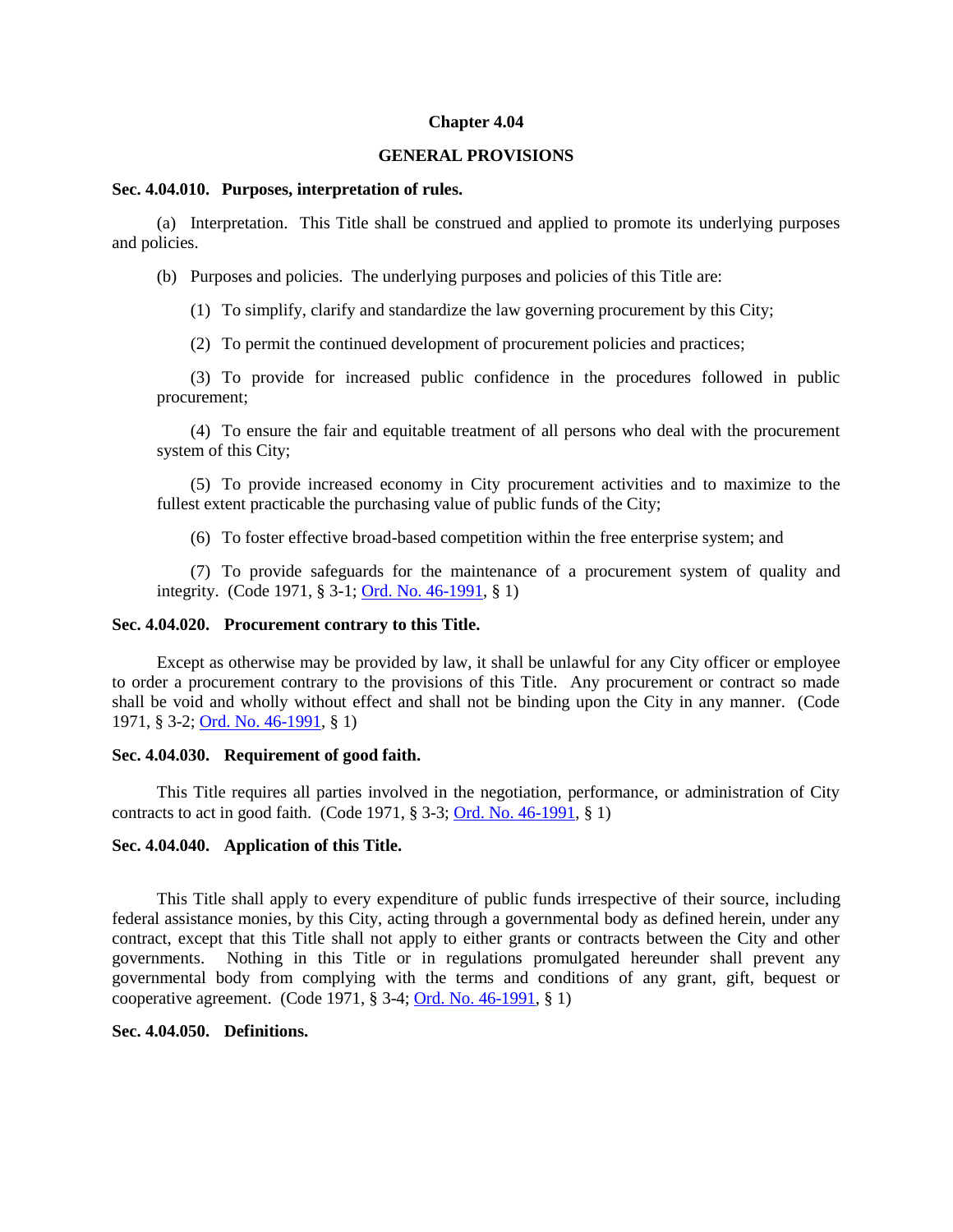The words defined in this Section shall have the meanings set forth below whenever they appear in this Title, unless: (1) the context in which they are used clearly requires a different meaning; or (2) a different definition is prescribed for a particular chapter or provision.

(a) *Brand name* means a specification limited to one (1) or more items by manufacturer's name or catalog number.

(b) *Business* means any corporation, partnership, individual, sole proprietorship, joint stock company, joint venture or any other private legal entity.

(c) *Change order* means a written order signed by a procurement officer, modifying an existing contract to authorize changes within the scope of work, additions or deletions to the work or an adjustment to any other provision of the contract.

(d) *Construction* means the process of building, altering, repairing, improving or demolishing any public structure or building, or other public improvements of any kind to any public real property. It does not include the routine operations, routine repair, or routine maintenance of existing structures, buildings or real property.

(e) *Contract* means any agreement enforceable by law between the City and one (1) or more outside parties, regardless of form or title, for procurement of supplies, services or construction.

(f) *Contract modification* means any written alteration in specifications, delivery point, rate of delivery, period of performance, price, quantity or other provisions of any contract accomplished by mutual action of the parties to the contract. Before a contract is executed, modifications are typically processed as an addenda to the invitation for bids or Request for Proposals; after the contract is executed, modifications are processed as change orders.

(g) *Contractor* means any person having a contract with a governmental body.

(h) *Cost-reimbursement contract* means a contract under which a contractor is reimbursed for costs which are allowable and allocable in accordance with the contract terms and the provisions of this Title and a fee, if any.

(i) *Data* means recorded information, regardless of form or characteristic.

(j) *Department head* means the person in charge of each major administrative division of the City who has overall management responsibility for an operation or a group of related operations within a functional area, as determined by the City Manager. Any authority for procuring supplies, services or construction granted to department heads pursuant to this Chapter are intended to be granted similarly to agency heads and assistant city managers.

(k) *Designee* means a duly authorized representative of a person holding a superior position.

(l) *Employee* means an individual drawing a salary from a governmental body.

(m) *Established catalog price* means the price included in a catalog, price list, schedule or other form that:

(1) Is regularly maintained by a manufacturer or contractor;

(2) Is either published or otherwise available for inspection by customers; and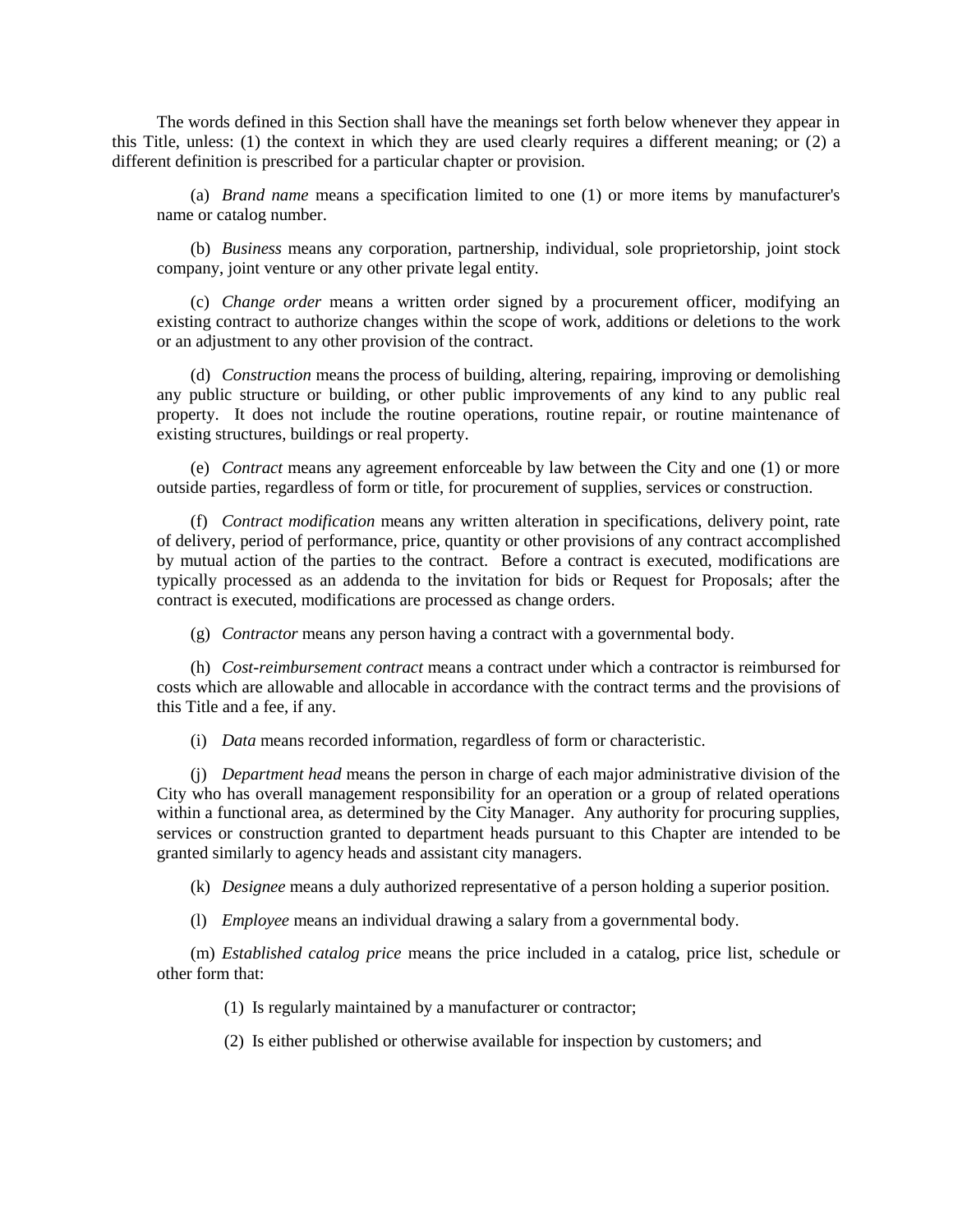(3) States prices at which sales are currently or were last made to a significant number of any category of buyers constituting the general buying public for the supplies or services involved.

(n) *Governmental body* means any department, commission, council, board, bureau, committee, institution, legislative body, agency, government corporation or other establishment or official of the executive, legislative or judicial branch of this City.

(o) *Grant* means the furnishing by the City of assistance, whether financial or otherwise to any person to support a program authorized by law. It does not include an award whose primary purpose is to procure an end product, whether in the form of supplies, services or construction; a contract resulting from such an award is not a grant but a procurement contract.

(p) *Invitation for bids* means all documents, whether attached or incorporated by reference utilized for soliciting bids.

(q) *Legal services* means the advice, representation, document preparation or related services of an attorney as special counsel provided to the City upon the request of the City Attorney.

(r) *Litigation services* means professional or other services procured by the City Attorney for the purpose of evaluating, preparing, providing or presenting evidence at the trial of any lawsuit to which the City is a party. Litigation services shall not include legal services.

(s) *May* denotes the permissive.

(t) *Person* means any business, individual, union, committee, club, other organization or group of individuals.

(u) *Procurement* means buying, purchasing, renting, leasing or otherwise acquiring any supplies, services or construction. It also includes all functions that pertain to the obtaining of any supply, service or construction, including description of requirements, selection and solicitation of sources, preparation and award of contract and all phases of contract administration. Procurement shall not include the buying, purchasing, renting or leasing of real property.

(v) *Public notice* shall mean any publication reasonably calculated to inform responsible bidders or offerors. Public notice shall occur for a reasonable time and may be disseminated through any means of mass communication including but not limited to, newspapers, other written publications, posting, television, radio, other broadcasting media, websites and electronic billboards.

(w) *Procurement officer* means any Department head, agency head, Assistant City Manager, or the City Attorney whenever such person undertakes the duties set forth herein by approving source selection and contract formation for the procurement of any supply, service or construction on behalf of the City.

(x) *Professional services* means the furnishing of labor, time, effort or expertise by a contractor with specialized knowledge in a field including but not limited to architecture, engineering, medicine, finance, accounting, appraisal and land surveying.

(y) *Purchase description* means the words used in a solicitation to describe the supplies, services or construction to be purchased and includes specifications attached to or made part of, the solicitation.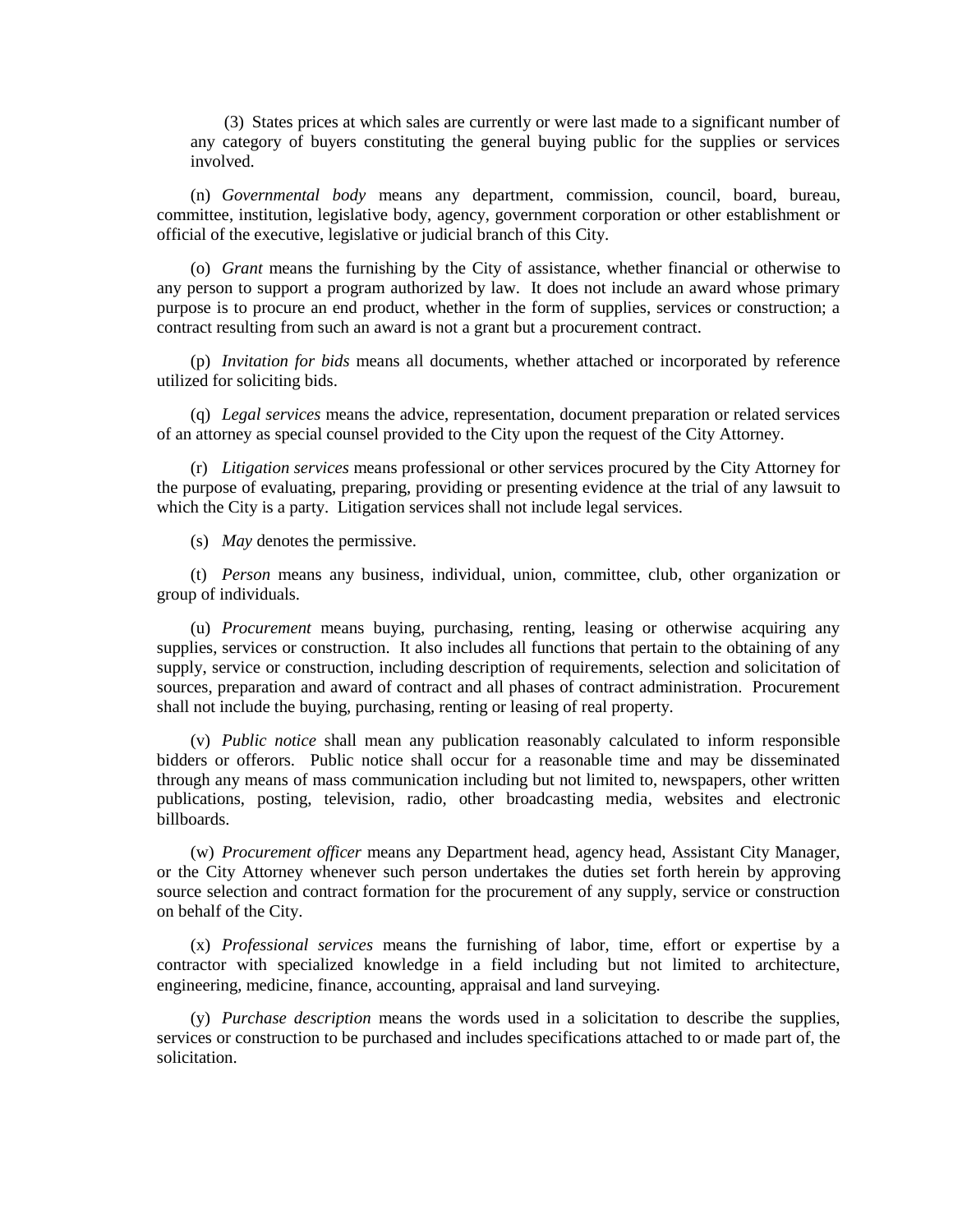(z) *Regulation* means a governmental body's statement, having general or particular applicability and future effect, designed to implement, interpret or prescribe law or policy, or describing organization, procedure or practice requirements.

(aa) *Request for Proposals* means all documents, whether attached or incorporated by reference, utilized for soliciting proposals.

(bb) *Responsible bidder or offeror* means a person who has the capability in all respects to perform fully the contract requirements and the integrity and reliability which will assure good faith performance.

(cc) *Responsive bidder* means a person who has submitted a bid which confirms in all material respects to the invitation for bids or request for proposals.

(dd) *Services* means the performance of maintenance or the furnishing of labor, time or effort which does not involve the delivery of a specific end product other than a report or other item which is merely incidental to the performance of the service. Services shall not include services rendered under an employment agreement nor shall it include professional services as that term is defined in this Section.

(ee) *Shall* denotes the imperative.

(ff) *Specification* shall mean any description of the physical or functional characteristics of or the nature of the supply, service or construction item. It may include a description of any requirement for inspecting, testing or preparing a supply, service or construction item for delivery or a procedure for determining whether the requirements are satisfied.

(gg) *Supplies* means all property, including but not limited to equipment, materials, printing, insurance and leases of real property, excluding land or permanent interest in land.

(hh) *Surplus supplies* means any supplies no longer having any use to the City. This includes obsolete supplies, scrap materials and non-expendable supplies that no longer have a useful life or purpose

(ii) *Using agency* means any governmental body of the City which utilizes any supplies, services, or construction procured under this Code. (Code 1971, § 3-5[; Ord. No. 46-1991,](http://205.170.51.183/WebLink8/0/doc/3338/Page1.aspx) § 1; [Ord.](https://records.cityofaspen.com/WebLink/0/doc/1035306/Page1.aspx)  [No. 16-2018\)](https://records.cityofaspen.com/WebLink/0/doc/1035306/Page1.aspx)

### <span id="page-5-0"></span>**Sec. 4.04.060. Public access to procurement information.**

Procurement information shall be a public record to the extent provided by law and shall be available to the public as provided by law. (Code 1971, § 3-6; [Ord. No. 46-1991,](http://205.170.51.183/WebLink8/0/doc/3338/Page1.aspx) § 1)

### <span id="page-5-1"></span>**Sec. 4.04.070. Specifications.**

(a) Intent. All specifications, including but not limited to design, performance and brand name specifications, shall be drafted so as to provide a clear and concise description of the supply, service or construction desired.

(b) Preparation. Before appropriate approvals are obtained in accordance with Section 4.08.040 above, for a procurement in excess of twenty-five thousand dollars (\$25,000), the Procurement Officer shall cause to be prepared written specifications detailing the City's requirements for the supplies, services or construction.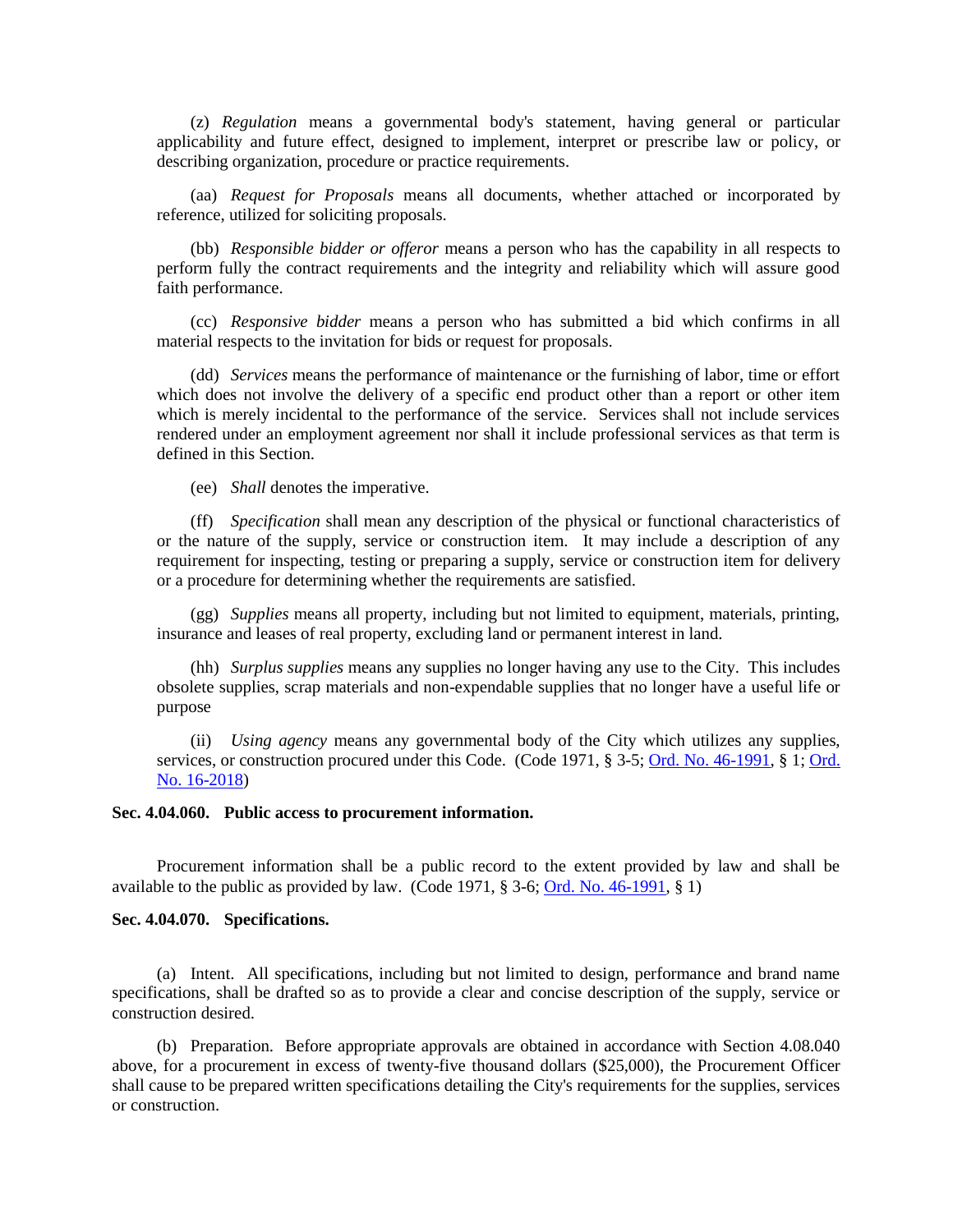(c) Brand name specifications. A brand name specification may be used when the Procurement Officer has determined that sufficient sources for competition exist for the procurement of the supply and that the use of the brand name specification is not intended to limit or restrict competition. A brand name specification may also be used to describe the standard of quality, performance and other salient characteristics. In such cases, the solicitation shall contain explanatory language that the use of a brand name is for the purpose of describing the standard desired and that the substitution of equivalent supplies is permitted. (Code 1971, § 3-7; [Ord. No. 46-1991,](http://205.170.51.183/WebLink8/0/doc/3338/Page1.aspx) § 1, [Ord, No, 16-2018\)](https://records.cityofaspen.com/WebLink/0/doc/1035306/Page1.aspx)

### **Chapter 4.08**

### **PROCUREMENT ORGANIZATION AND AUTHORITY**

### <span id="page-6-0"></span>**Sec. 4.08.010. Authority and duties of the Finance Department.**

(a) The City Manager shall appoint, with the prior consultation of the director of the finance department, procurement officers who, because of their particular knowledge and expertise, shall serve as principal procurement officials for the City and perform those duties set forth in this Chapter with respect to the procurement of specialized supply, service or construction items. (By way of example and not as limitation upon this authority, the specialized supply, service or construction items delegated to a special procurement officer may include data processing equipment, motor vehicles, insurance policies, office supplies and furniture and City construction projects.)

(b) Except as otherwise provided in this Title, the Finance Department shall have the authority and responsibility to promulgate regulations with the written approval of the City Manager, consistent with this Title, governing the procurement, management, control and disposal of any and all supplies, services and construction to be procured by the City. Said regulations shall include, but not necessarily be limited to the following subject matters:

- (1) City owned vehicles;
- (2) A city-wide system for utilizing purchase orders for all procurements;
- (3) Travel by employees and elected officials on City business;
- (4) The establishment and use of petty cash funds;

(5) The appointment and utilization of special procurement officers for the procurement of specialized supplies, services or construction items pursuant to Subsection 4.08.010(a) above; and

(6) Supply management systems, including the disposition of surplus supplies and inventory maintenance of capital supplies.

(c) No regulation shall change any commitment, right or obligation of the City or of a contractor under a contract in existence on the effective date of such regulation. The Finance Department shall consider and decide matters of policy within the provisions of this Title including those referred to it by department heads. The Finance Department shall have the power to audit and monitor the implementation of its regulations and the requirements of this Title, but shall not exercise authority over the award or administration of any particular contract or over any dispute, claim, or litigation pertaining thereto. (Code 1971, § 3-8; [Ord. No. 46-1991,](http://205.170.51.183/WebLink8/0/doc/3338/Page1.aspx) § 1)

### <span id="page-6-1"></span>**Sec. 4.08.020. Duties of department heads and procurement officers.**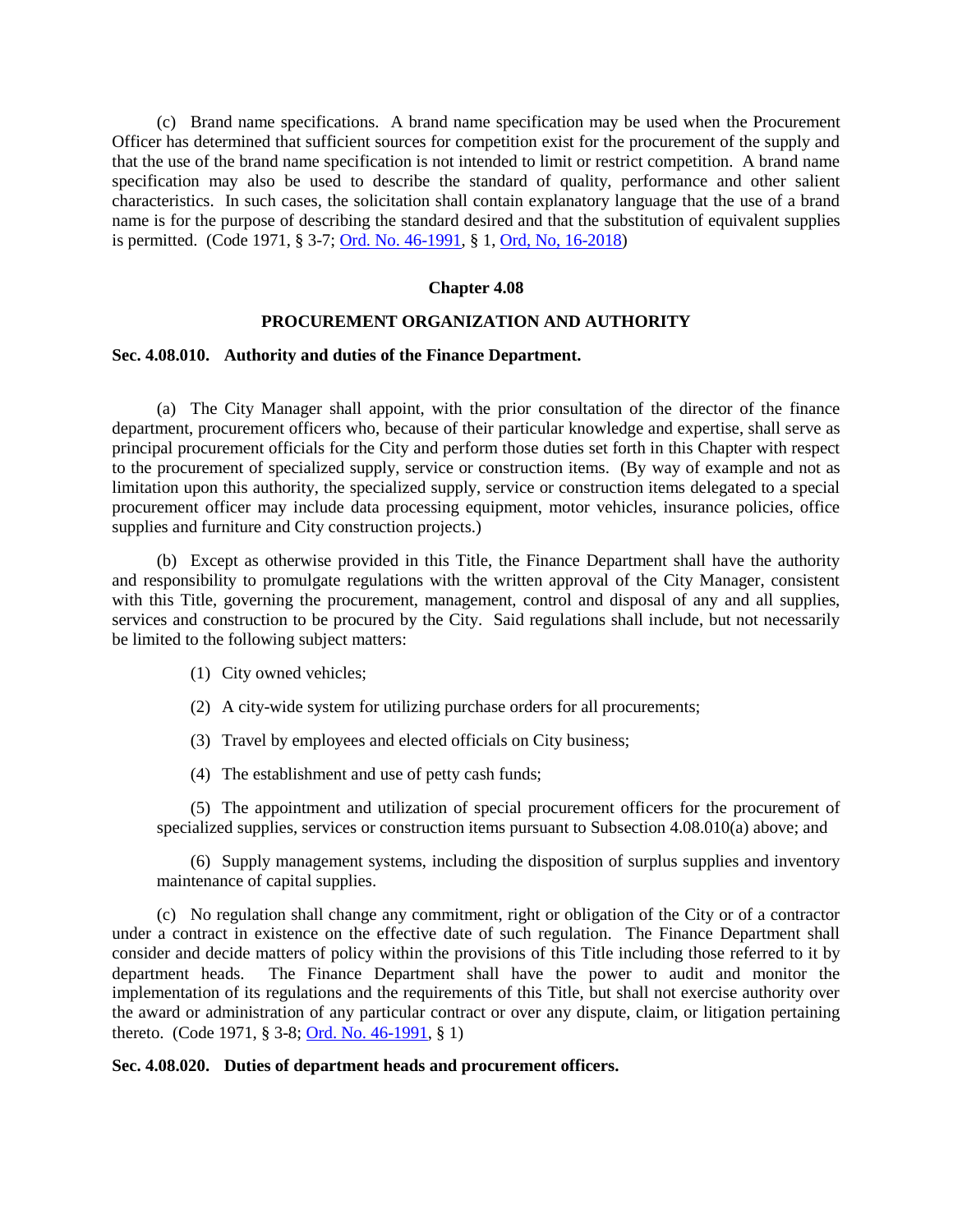(a) Duties of department heads. Department heads shall, in accordance with regulations which may be promulgated by the finance department, work closely with special procurement officers appointed for the procurement of specialized supplies, services or construction pursuant to Section 4.08.010(a) herein, the City Manager and other department heads to ensure compliance by all employees and departments of the City with the provisions of this Chapter and any regulations which may be promulgated pursuant thereto.

(b) Duties of procurement officers. Except as otherwise provided in this title, procurement officers shall, in accordance with regulations which may be promulgated by the finance department:

(1) Act to procure for the City the highest quality in supplies, services and construction at the least expense to the City consistent with the provisions of this Title and regulations promulgated pursuant to this Title by the finance department;

(2) Discourage uniform bidding and endeavor to obtain as full and open competition as possible on all purchases and sales;

(3) Establish and maintain programs for the inspection, testing and acceptance of supplies, services and construction;

(4) Explore the possibilities of "bulk purchasing" so as to take full advantage of discounts;

(5) Act so as to procure for the City all federal and state tax exemptions to which it might be entitled;

(6) Cooperate with the finance department, with other department heads and other governmental bodies, so as to secure for the City the maximum efficiency in budgeting and accounting;

(7) Have the authority, upon approval of the City Manager, to identify vendors who default on their quotations, to identify irresponsible bidders and to begin disqualification proceedings against them in accordance with this Title; and

(8) Endeavor to make purchases of recycled materials and other supplies that preserve, to the maximum extent possible, the environment and minimize energy consumption for their production or use.

(9) Make a special effort to solicit and encourage local, minority and women-owned businesses and suppliers to participate in the City's procurement process. (Code 1971, § 3-9; Ord. [No. 46-1991,](http://205.170.51.183/WebLink8/0/doc/3338/Page1.aspx) § 1)

### <span id="page-7-0"></span>**Sec. 4.08.030. Authority of City Attorney.**

The City Attorney shall have the same authority with respect to procurements for the City Attorney's office as set forth herein for the City Manager. Notwithstanding any provision to the contrary in this Title relating to competition or otherwise, the City Attorney shall have the authority to contract for litigation services, as defined herein, by any method that the City Attorney believes is in the City's best interests. (Code 1971, § 3-10; [Ord. No. 46-1991,](http://205.170.51.183/WebLink8/0/doc/3338/Page1.aspx) § 1)

<span id="page-7-1"></span>**Sec. 4.08.040. Approvals.**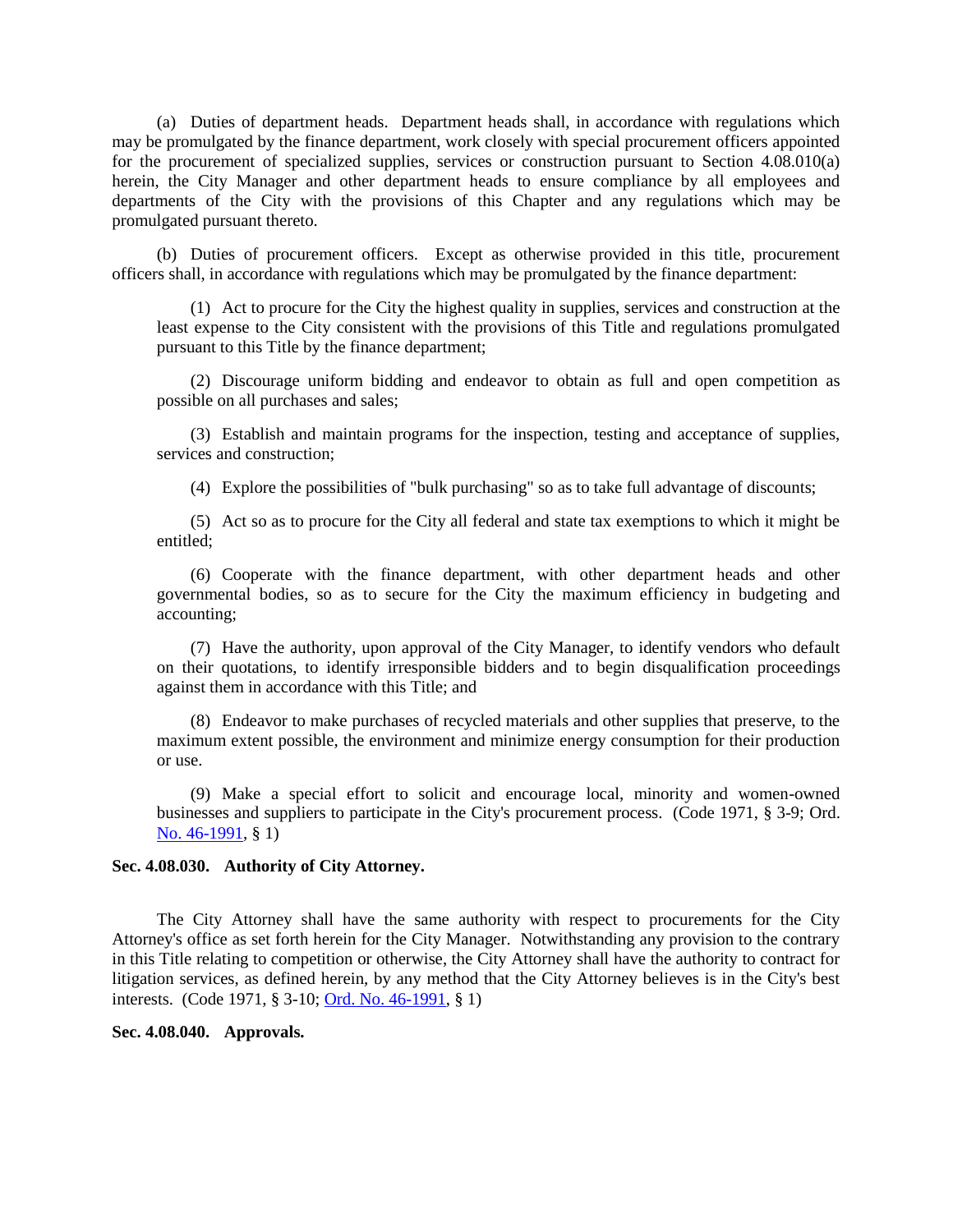No procurement shall be made without the prior written approvals required to be made in accordance with this section. The following shall be the approval limits in effect in 2018. After 2018, these limits will be adjusted annually, corresponding with changes in the CPI:

(a) City Council. All procurements subject to the terms of this Chapter in excess of fifty thousand dollars (\$50,000.00) shall be approved by City Council by motion or resolution.

(b) City Manager. All procurements subject to the terms of this Chapter in excess of twentyfive thousand dollars (\$25,000.00) shall be approved by the City Manager.

(c) Department heads. Department heads shall have the authority to approve procurements in an amount which does not exceed twenty-five thousand dollars (\$25,000.00), without the prior approval of the City Manager or City Council; provided, however that sufficient funds are available in the department head's department budget for the item(s) purchased.

All dollar approval amounts listed above shall be increased every five years by the percentage increase in the CPI, as measured by the national CPI for all Urban consumers (CPI-U) rounded up to the nearest \$1000. Such increase shall be calculated for the prior year and the amount increased on the January  $1<sup>st</sup>$  of each subsequent year.

No procurement shall be divided so as to avoid the approvals that would otherwise be required by the above. (Code 1971, § 3-11; [Ord. No. 46-1991,](http://205.170.51.183/WebLink8/0/doc/3338/Page1.aspx) § 1; Ord. No. 3-2014; [Ord No. 16-2018\)](https://records.cityofaspen.com/WebLink/0/doc/1035306/Page1.aspx)

# <span id="page-8-0"></span>**Sec. 4.08.050. Formal contract procedure.**

Except as otherwise provided herein, all procurement in excess of fifty thousand dollars (\$50,000.00), or whenever a department head or City Manager requests the same, shall be purchased by a formal written contract approved as to form by the City Attorney. Unless the department head seeking approval from the City Manager explains the lack of a need for same, all procurement in excess of ten thousand dollars (\$10,000.00) shall be purchased by formal written contract approved as to form by the City Attorney and executed by the City Manager or his/her designee. (Code 1971, § 3-12; [Ord. No. 46-](http://205.170.51.183/WebLink8/0/doc/3338/Page1.aspx) [1991,](http://205.170.51.183/WebLink8/0/doc/3338/Page1.aspx) § 1; [Ord. No. 16-2018\)](https://records.cityofaspen.com/WebLink/0/doc/1035306/Page1.aspx)

#### **Chapter 4.12**

### **SOURCE SELECTION AND CONTRACT FORMATION**

#### <span id="page-8-1"></span>**Sec. 4.12.010. Methods of source selection; affirmative action goals.**

(a) Unless otherwise authorized by law, all City contracts shall be awarded by competitive sealed bidding, pursuant to Section 4.12.020, (Competitive sealed bidding), except as provided in:

- (1) Section 4.12.030 (Competitive sealed proposals);
- (2) Section 4.12.040 (Small purchases);
- (3) Section 4.12.050 (Miscellaneous exemptions);
- (4) Section 4.12.060 (Emergency procurement);
- (5) Section 4.12.070 (State bid).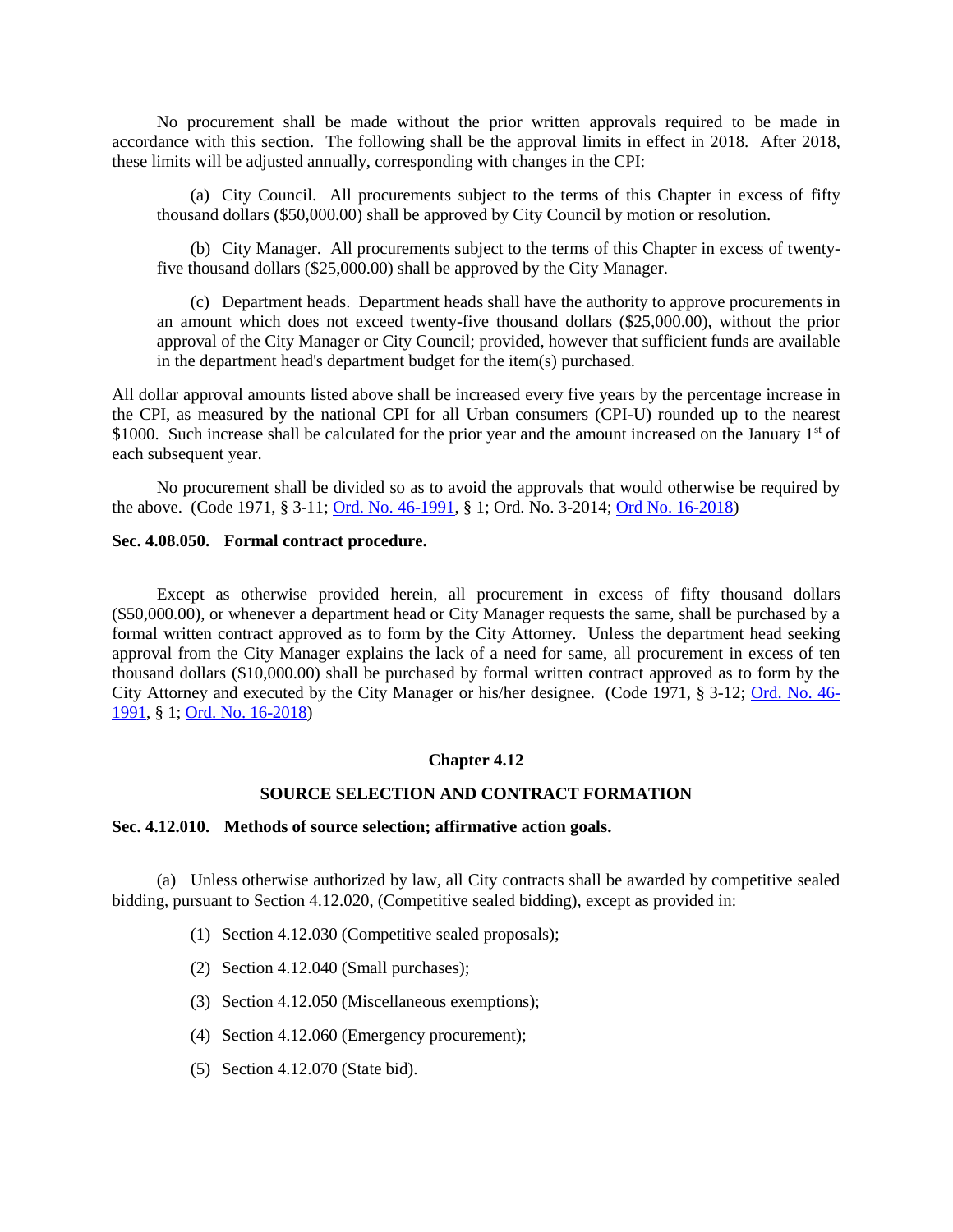(b) The following preferences shall be considered in source selection for all City contracts as part of the City's affirmative action goals relating to local, women- and minority-owned businesses:

(1) Preference shall be given in the procurement of supplies and services produced, manufactured, sold, distributed, offered or grown in the City, if such preference is not for supplies or services of inferior quality to those offered by competitors outside of the City; and, in the procurement of services and construction contracts to bidders with offices or a place of business located within the City if all other evaluation criteria set forth herein or in the invitation for bids or request for proposals are equal to bidders with offices located outside of the City. Secondary preference may be given by the City in procurement of supplies and services produced, manufactured, sold, distributed or grown in the Roaring Fork River valley if such preference is not for supplies or services of inferior quality to those offered by competitors outside of said valley; and, in the procurement of services and construction contracts to bidders located in the Roaring Fork River valley if all other evaluation criteria set forth herein, or in the invitation for bids or requests for proposals, are equal to bidders located outside of said valley.

For any procurement not exceeding twenty-five thousand dollars (\$25,000.00) the preference given pursuant to this Subsection 4.12.010(b)(1) may be in an amount not to exceed ten percent (10%) of the total price.

(2) Preference shall be given in the procurement of supplies, services and construction to minority- and women-owned businesses provided all other evaluation criteria set forth herein, or in the Invitation for bids or Request for Proposals, are equal to other bids or proposals received. (Code 1971, § 3-13; [Ord. No. 46-1991,](http://205.170.51.183/WebLink8/0/doc/3338/Page1.aspx) § 1; [Ord. No. 16-2018\)](https://records.cityofaspen.com/WebLink/0/doc/1035306/Page1.aspx)

### <span id="page-9-0"></span>**Sec. 4.12.020. Competitive sealed bidding.**

(a) Conditions for use. Contracts shall be awarded by competitive sealed bidding except as otherwise provided in Section 4.12.010 (Methods of source selection).

(b) Invitation for bids. An invitation for bids shall be issued and shall include a purchase description and all contractual terms and conditions applicable to the procurement. The purchase description shall seek to promote overall economy for the purposes intended and encourage competition in satisfying the City's needs and it shall not be unduly restrictive.

(c) Public notice. Adequate public notice of the Invitation for bids shall be given a reasonable time prior to the date set forth therein for the opening of bids. If a state or federal law or regulation controls the procurement process for any particular purchase, adequate public notice may be mandated by applicable state or federal laws or regulations. In the absence of exigent or emergency circumstances described in Section 4.12.060 (Emergency procurement), *adequate notice* shall mean publication of a public notice which summarizes the Invitation for bids in a newspaper of general circulation, The City's website, or website specified for public notification, for two (2) consecutive weeks with the last publication being not more than one (1) week prior to the date set forth therein for the opening of bids.

(d) Bid opening. Bids shall be opened publicly in the presence of one (1) or more witnesses at the time and place designated in the invitation for bids. The amount of each bid and such other relevant information as may be specified by regulation, together with the name of each bidder shall be recorded; the record and each bid shall be open to public inspection.

(e) Facsimile transmissions. Facsimile transmissions shall not be accepted for either bids or corrections to previously submitted bids. The City by receiving facsimile transmissions makes no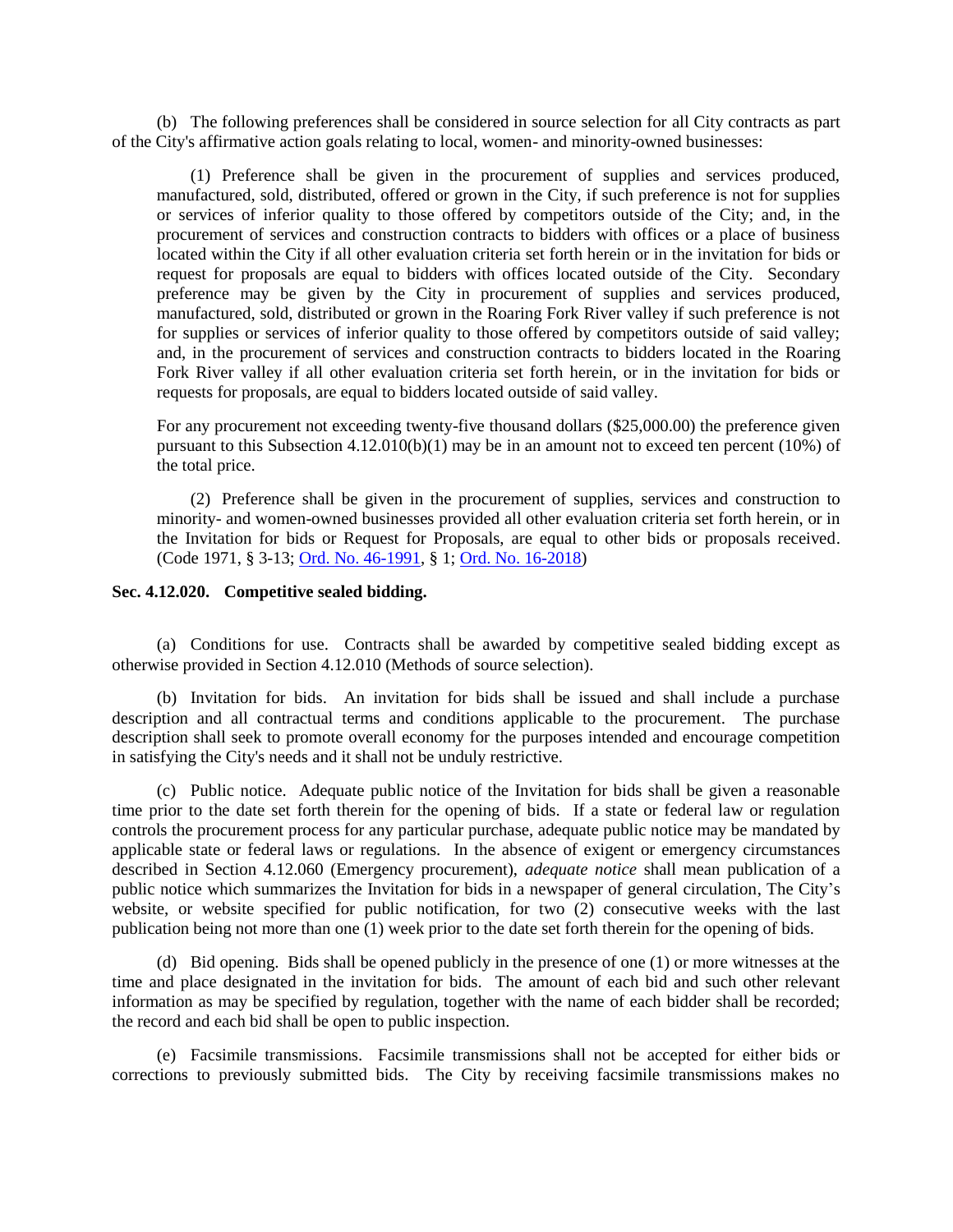representation with respect to its ability to maintain the confidentiality of the contents of such transmissions.

(f) Bid acceptance and bid evaluation. Bids shall be unconditionally accepted without alteration or correction, except as authorized in this Code. Bids shall be evaluated based on the requirements set forth in the invitation for bids, which may include criteria to determine acceptability such as inspection, testing, quality, workmanship, delivery and suitability for a particular purpose. Those criteria that will affect the bid price and be considered in evaluation for award shall be objectively measurable, such as discounts, transportation costs and total or life cycle costs. The invitation for bids shall set forth the evaluation criteria to be used. In addition to the evaluation criteria set forth in the invitation to bid, the following criteria may be considered, in addition to price:

(1) The ability, capacity and skill of the bidder to perform the contract or provide the service or construction required;

(2) Whether the bidder can perform the contract or provide the service or construction promptly or within the time specified, without delay or interference;

(3) The character, integrity, reputation, judgment, experience and efficiency of the bidder;

(4) The quality of performance of previous contracts or services;

(5) The previous and existing compliance by the bidder with laws and ordinances relating to the contract or service;

(6) The sufficiency of the financial resources and ability of the bidder to perform the contract or provide the service or construction;

(7) The quality, availability and adaptability of the supplies, services or construction to the particular use required; and

(8) The ability of the bidder to provide future maintenance and service for the use of the subject of the contract.

(9) The affirmative action goal preferences set forth at Section 4.12.010(b) herein.

(g) Correction or withdrawal of bids; cancellation of awards. Correction or withdrawal of inadvertently erroneous bids before or after award or cancellation of awards or contracts based on such bid mistakes, shall be permitted. After bid opening no changes in bid prices or other provisions of bids prejudicial to the interest of the City or fair competition shall be permitted. Except as otherwise provided by regulation, all decisions to permit the correction or withdrawal of bids or to cancel awards or contracts based on bid mistakes, shall be supported by a written determination made by the department head and approved by the City Attorney.

(h) Award. The contract shall be awarded with reasonable promptness by written notice to the lowest responsible and responsive bidder whose bid meets the requirements and criteria set forth at Subsection (f) herein and in the invitation for bids or request for proposals. In the event all bids for a construction project exceed available funds as certified by the appropriate fiscal officer and the low responsive and responsible bid does not exceed such funds by more than ten percent (10%), the Procurement Officer is authorized in situations where time or economic considerations preclude resolicitation of work of a reduced scope to negotiate an adjustment of the bid price, including changes in the bid requirements with the low responsive and responsible bidder, in order to bring the bid within the amount of available funds. If the low bid exceeds available funds by ten percent (10%)or more, the City Manager may authorize the Procurement Officer to negotiate an adjustment of the bid price after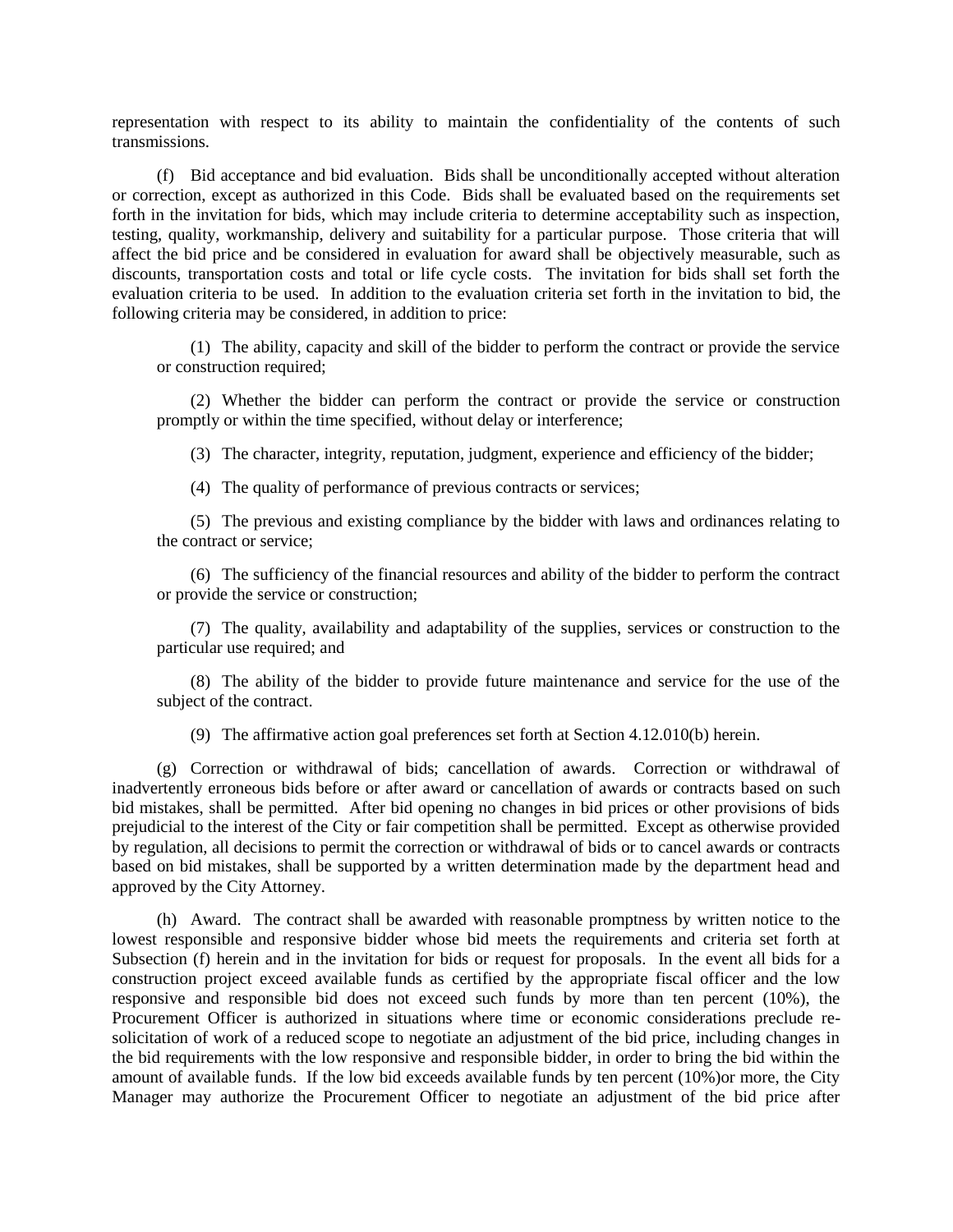determining in writing that such action is in the best interests of the City. Even if the lowest bid does not exceed available funds, a procurement officer, with the City Manager's prior approval, shall have the authority, consistent with the general underlying purposes and policies of this title as set forth in Subsection 4.04.010(b) herein and in the best interests of the City, to negotiate with the lowest responsible and responsive bidder to adjust the bid price, alter the quantity or quality of supplies to be procured or alter the scope of services or construction to be provided. If the procurement is subject to City Council approval pursuant to Section 4.08.040 herein, the written notice shall indicate that the award is subject to City Council approval.

(i) Multi-step sealed bidding. When it is considered impractical to initially prepare a purchase description to support an award based on price, an invitation for bids may be issued requesting the submission of unpriced offers to be followed by an invitation for bids limited to those bidders whose offers have been qualified under the criteria set forth in the first solicitation. (Code 1971, § 3-14; Ord. [No. 46-1991,](http://205.170.51.183/WebLink8/0/doc/3338/Page1.aspx) § 1; [Ord. No. 16-2018\)](https://records.cityofaspen.com/WebLink/0/doc/1035306/Page1.aspx)

### <span id="page-11-0"></span>**Sec. 4.12.030. Competitive sealed proposals.**

(a) Conditions for use. Procurement for the following are eligible for award by competitive sealed proposals:

(1) When the Procurement Officer determines in writing that the use of competitive sealed bidding is either not practicable or not advantageous to the City, a contract may be entered into by competitive sealed proposals. The Finance Department may provide by regulation that it is either not practicable or not advantageous to the City to procure specified types of supplies, services or construction by competitive sealed bidding; or

(2) For professional services.

(b) Requests for proposals. Proposals shall be solicited through a Request for Proposals. The Request for Proposals shall seek to promote overall economy for the purposes intended and encourage competition in satisfying the City's needs and it shall not be unduly restrictive.

(c) Public notice. Adequate public notice of the Request for Proposals shall be given in a reasonable time prior to the date set forth therein for the receipt of proposals. If a state or federal law or regulation controls the procurement process for any particular purchase, adequate public notice may be mandated by applicable state or federal laws or regulations. In the absence of exigent or emergency circumstances described in Section 4.12.060, (Emergency procurement), *adequate notice* shall mean publication of a public notice which summarizes the Request for Proposals in a newspaper of general circulation, the City's website, or website specified for public notification, for two (2) consecutive weeks with the last publication being not more than one (1) week prior to the date set forth therein for the opening of bids.

(d) Receipt of proposals. Proposals shall be opened so as to avoid disclosure of contents to competing offerors during the process of negotiation. A list of proposals received shall be prepared and shall be open for public inspection after contract award.

(e) Evaluation factors. The Request for Proposals shall state the relative importance of price and other evaluation factors.

(f) Discussion with responsible offerors and revisions to proposals. As provided in the Request for Proposals, discussions may be conducted with responsible offerors who submit proposals determined to be reasonably susceptible of being selected for award for the purpose of clarification to assure full understanding of and responsiveness to, the solicitation requirements. Offerors shall be accorded fair and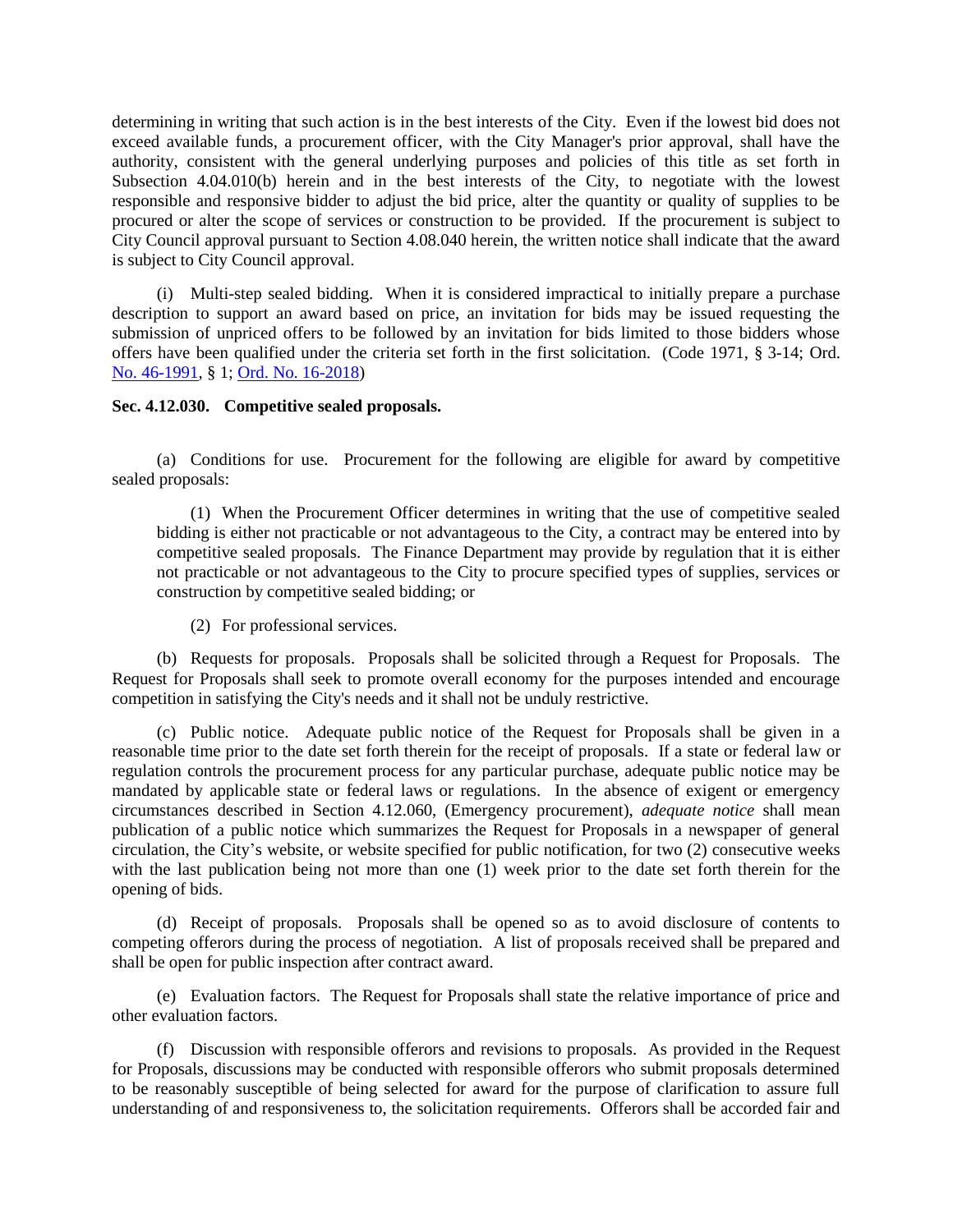equal treatment with respect to any opportunity for discussion and revision of proposals and such revisions may be permitted after submission and prior to award for the purpose of obtaining best and final offers. In conducting discussions, there shall be no disclosure of any information derived from proposals submitted by competing offerors.

(g) Award. Award shall be made to the responsible offeror whose proposal is determined in writing to be the most advantageous to the City taking into consideration price and the evaluation factors set forth in the Request for Proposals and the additional criteria set forth at Subsection 4.12.020(f) above. No other factors or criteria shall be used in the evaluation. The contract file shall contain the basis on which the award is made. (Code 1971, § 3-15; [Ord. No. 46-1991,](http://205.170.51.183/WebLink8/0/doc/3338/Page1.aspx) § 1; [Ord. No. 16-2018\)](https://records.cityofaspen.com/WebLink/0/doc/1035306/Page1.aspx)

### <span id="page-12-0"></span>**Sec. 4.12.040. Small purchases.**

(a) Small purchases. Any procurement not exceeding twenty-five thousand dollars (\$25,000.00) may be made by the Procurement Officer by negotiation without formal competition for the purchase of supplies, services or construction; subject, however, to the approval process required by Section 4.08.040.

(b) Negotiated procurement. Negotiated procurement shall be made on the open market, but whenever practical or advantageous, the Procurement Officer shall obtain quotes from at least two (2) suppliers or vendors. Negotiated procurement shall be awarded to the person supplying the lowest responsible bid or offer.

(c) Division of procurement. No contract shall be divided so as to constitute a small purchase under this Section. (Code 1971, § 3-16; [Ord. No. 46-1991,](http://205.170.51.183/WebLink8/0/doc/3338/Page1.aspx) § 1; [Ord. No. 16-2018\)](https://records.cityofaspen.com/WebLink/0/doc/1035306/Page1.aspx)

### <span id="page-12-1"></span>**Sec. 4.12.050. Miscellaneous exemptions.**

(a) A contract may be awarded for a supply, service or construction item without competition when the Procurement Officer determines in writing that one (1) or more of the following conditions exist:

(1) There exists only one (1) responsible source;

(2) Although there exists more than one (1) responsible source, a competitive process cannot reasonably be used or, if used, will result in a substantially higher cost to the City, will otherwise injure the City's financial interests or will substantially impede the City's administrative functions or the delivery of services to the public or to provide uniform and economical repair and maintenance;

(3) A particular supply or service is required in order to standardize or maintain standardization for the purpose of reducing financial investment or simplifying administration;

- (4) The supply is perishable;
- (5) The supply qualifies as an object of fine art;
- (6) A particular supply is required to match supplies in use;
- (7) A particular supply is required to enable use by a specific individual;
- (8) A particular supply is prescribed by a professional advisor;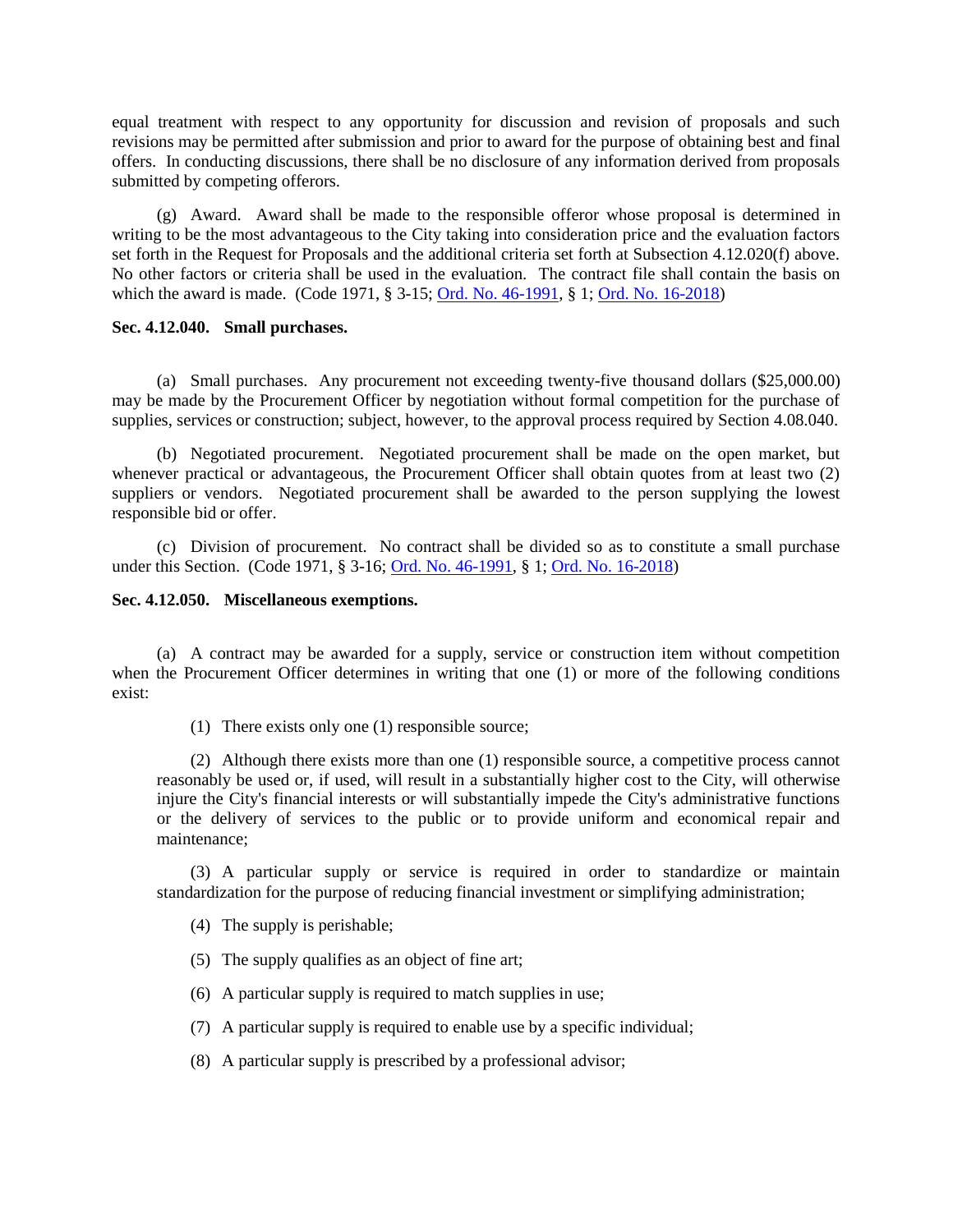(9) The supply, service or construction is the subject of a change order to an existing contract for construction which does not exceed a cumulative cost of fifteen percent (15%) of the original contract awarded pursuant to an invitation for bids.

(10) In any case where the City has, within the preceding two (2) years, pursuant to an invitation to bid, awarded a contract for the procurement of any supply, service or construction on a unit price basis, the Procurement Officer may negotiate with the successful bidder for the purchase of additional quantities of the supply, units of service or construction. No such procurement shall be made at a price higher than the previous award.

(b) The Procurement Officer shall submit each determination made under this Section to the City Manager for prior approval. (Code 1971, § 3-17; [Ord. No. 46-1991,](http://205.170.51.183/WebLink8/0/doc/3338/Page1.aspx) § 1)

### <span id="page-13-0"></span>**Sec. 4.12.060. Emergency procurement.**

(a) Notwithstanding any other provision of this Title, in the case of an apparent emergency which threatens the public health, welfare or safety requiring the immediate purchase of a supply, service or construction, the City Manager shall have the power to authorize the Procurement Officer to secure the necessary items in the open market without competition regardless of the amount of the expenditure.

(b) In no event shall the contract price exceed commercially reasonable prices.

(c) A full written report of the circumstances of all emergency purchases over fifty thousand dollars (\$50,000.00) shall be made by the City Manager to the City Council. The report shall be received by the City Council at a regular meeting and such report shall be open to public inspection. (Code 1971, § 3-18; [Ord. No. 46-1991,](http://205.170.51.183/WebLink8/0/doc/3338/Page1.aspx) § 1; [Ord. No. 16-2018\)](https://records.cityofaspen.com/WebLink/0/doc/1035306/Page1.aspx)

# <span id="page-13-1"></span>**Sec. 4.12.070. State bid.**

A contract may be awarded for a supply, service or construction item on the terms and to the contractors that have been selected under the State's competitive bid system for use by local government. (Code 1971, § 3-19; [Ord. No. 46-1991,](http://205.170.51.183/WebLink8/0/doc/3338/Page1.aspx) § 1)

### <span id="page-13-2"></span>**Sec. 4.12.080. Cancellation of invitations for bids or requests for proposals.**

An invitation for bids, a Request for Proposals or other solicitation may be canceled or any or all bids or proposals may be rejected in whole or in part as may be specified in the solicitation. The reasons therefor shall be made a part of the contract file. (Code 1971, § 3-20; [Ord. No. 46-1991,](http://205.170.51.183/WebLink8/0/doc/3338/Page1.aspx) § 1)

### <span id="page-13-3"></span>**Sec. 4.12.090. Responsibility of bidders and offerors.**

(a) Determination of nonresponsibility. A written determination of nonresponsibility of a bidder or offeror may be made by the Procurement Officer upon reasonable grounds. The unreasonable failure of a bidder or offeror to promptly supply information in connection with an inquiry with respect to responsibility may be grounds for a determination of nonresponsibility with respect to such bidder or offeror.

(b) Right of nondisclosure. Information furnished by a bidder or offeror pursuant to this Section shall not be disclosed outside of the City Manager's office, the City Attorney's office, the Finance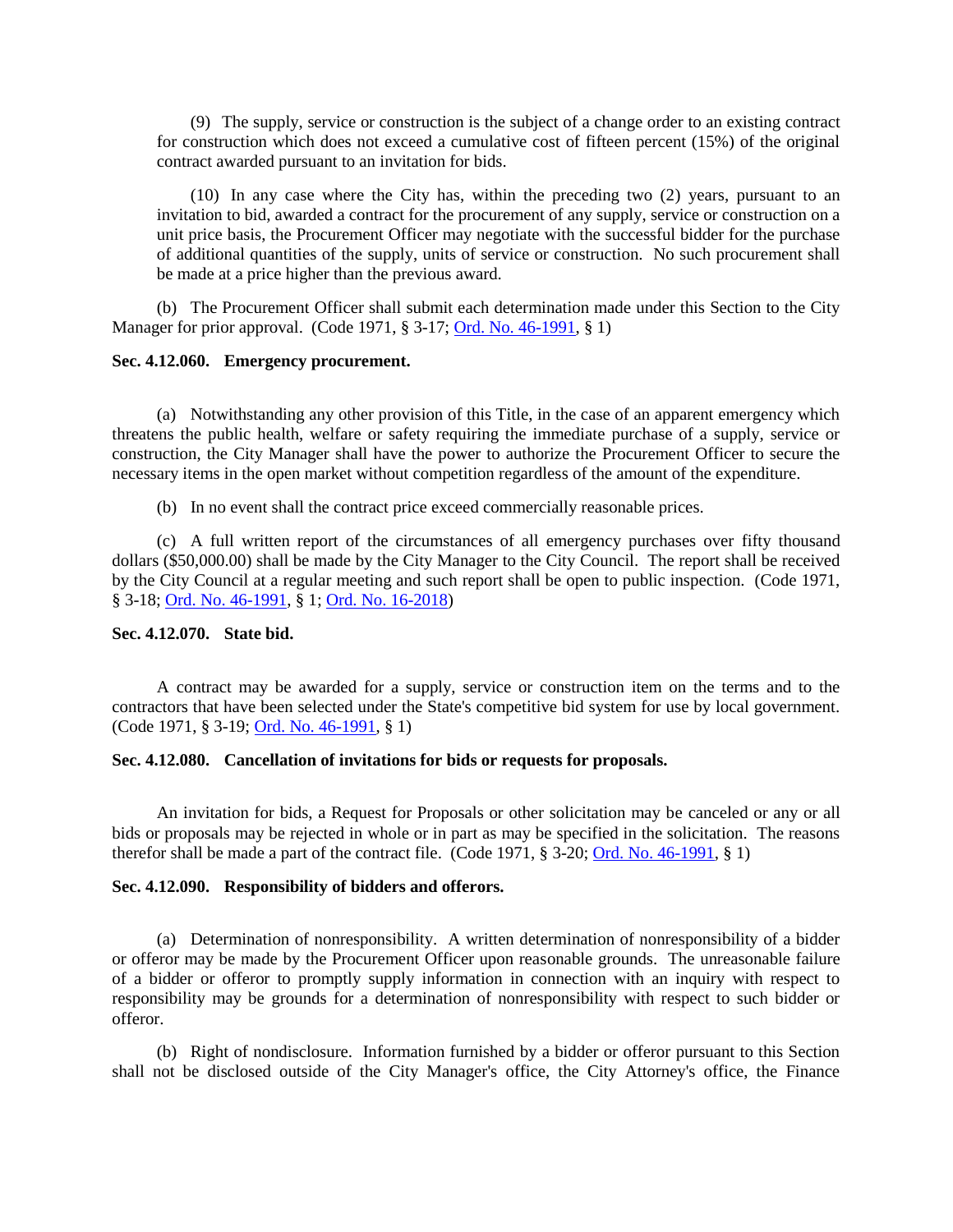Department or the Procurement Officer without prior written consent by the bidder or offeror. (Code 1971, § 3-21[; Ord. No. 46-1991,](http://205.170.51.183/WebLink8/0/doc/3338/Page1.aspx) § 1)

### <span id="page-14-0"></span>**Sec. 4.12.100. Pre-qualifications of suppliers.**

Prospective suppliers may be pre-qualified for particular types of supplies, services and construction. Solicitation mailing lists of potential contractors shall include but shall not be limited to such pre-qualified suppliers. (Code 1971, § 3-22; [Ord. No. 46-1991,](http://205.170.51.183/WebLink8/0/doc/3338/Page1.aspx) § 1)

# <span id="page-14-1"></span>**Sec. 4.12.110. Bid security.**

(a) Requirement for bid security. When deemed necessary by a department head or the Procurement Officer, bid bonds or other equivalent security shall be required and the invitation for bids or Request for Proposals shall describe the requirements. Bid security shall be a bond provided by a surety company authorized to do business in this state or the equivalent in cash or some other instrument in a form satisfactory to the City.

(b) Amount of security bid. Bid security shall be in an amount equal to at least five percent (5%) of the amount of the bid.

(c) Rejection of bids for noncompliance with bid security requirements. When the invitation for bids requires security, noncompliance requires that the bid be rejected unless it is determined that the bid fails to comply in a nonsubstantial manner with the security requirements.

(d) Withdrawal of bids. After the bids are opened, they shall be irrevocable for the period specified in the invitation for bids, except as provided in Subsection 4.12.020(f) (Competitive sealed bidding, correction or withdrawal of bids; cancellation of awards). If a bidder is permitted to withdraw its bid before award, no action shall be had against the bidder or the bid security.

(e) Forfeiture of security. Unsuccessful bidders or offerors shall be entitled to the return of any cash deposit following the execution of an agreement with the successful bidder. Unless a specific extension is granted in writing, a successful bidder or offeror shall forfeit any bid bond or equivalent security required by the procurement officer upon its failure to enter into a contract within fifteen (15) days after the award. (Code 1971, § 3-23; [Ord. No. 46-1991,](http://205.170.51.183/WebLink8/0/doc/3338/Page1.aspx) § 1)

### <span id="page-14-2"></span>**Sec. 4.12.120. Contract performance and payment bonds.**

(a) When required; amounts. When a construction contract is awarded in excess of one hundred thousand dollars (\$100,000.00) or it is deemed necessary by the Procurement Officer or the City Manager, the following bonds or security shall be delivered to the City and shall become binding on the parties upon the execution of the contract:

(1) A performance bond or other security satisfactory to the City, executed by a surety company authorized to do business in this state or otherwise secured in a manner satisfactory to the City; and

(2) A payment bond or other security satisfactory to the City, executed by a surety company authorized to do business in this state or otherwise secured in a manner satisfactory to the City, for the protection of all persons supplying labor and material to the contractor or its subcontractors for the performance of the work provided for in the contract.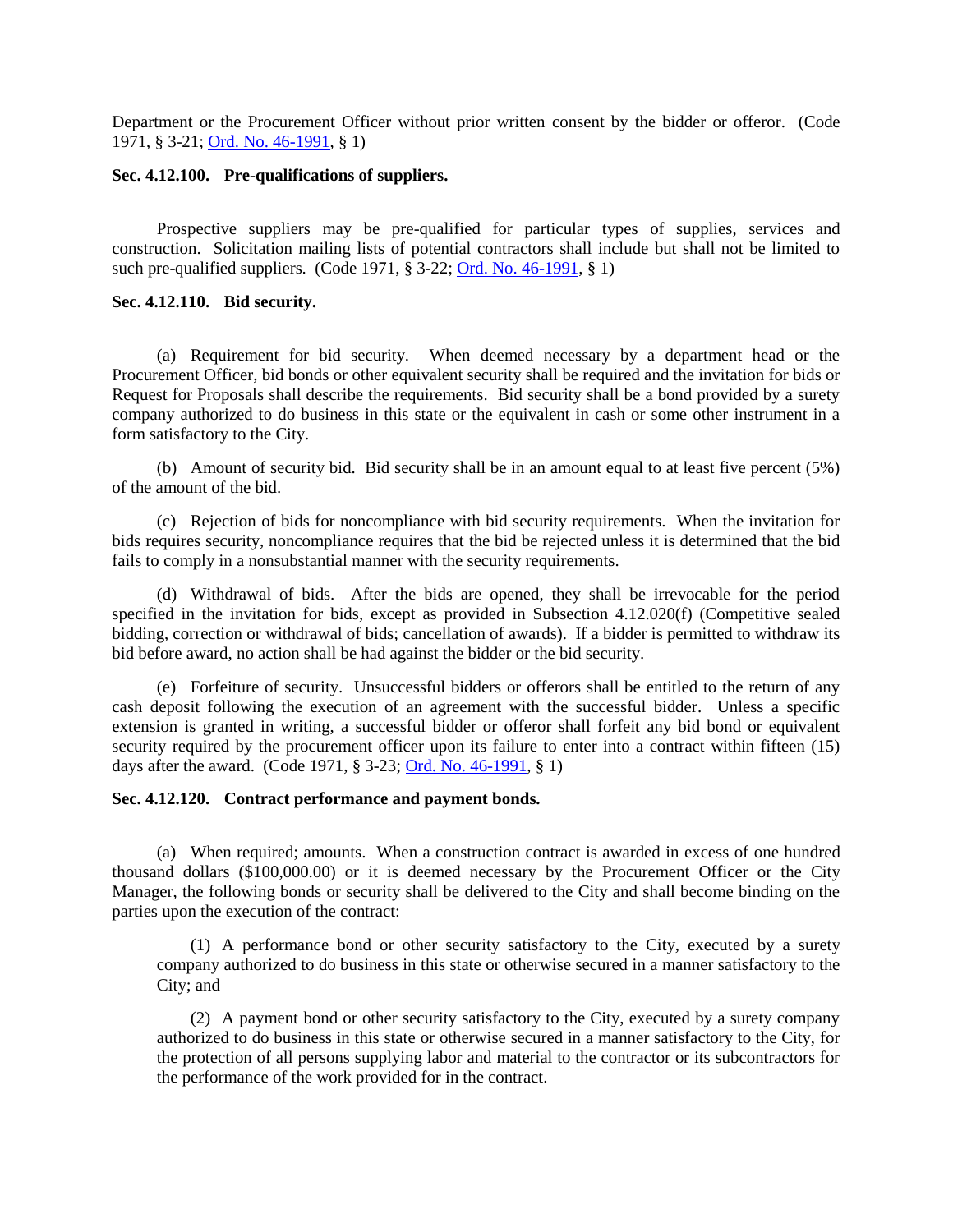(b) Amount of bonds or other security. The amount of the performance and payment bonds or other security specified in Subsection (a) above shall be determined by the City Manager. In determining the amounts required, the City Manager shall weigh the following policy considerations:

(1) The Colorado State Legislature has determined that for construction contracts in excess of fifty thousand dollars (\$50,000.00), it is prudent to obtain performance and payment bonds in amounts equal to fifty percent (50%) of the price specified in the contract. (See Sections 24-105- 202 and 38-26-106, C.R.S.)

(2) The City has a policy of encouraging local, minority- and women-owned businesses to participate in the City's procurement process. (See Section 4.08.020(b)(9) herein.) The cost of obtaining performance and payment bonds may discourage local, minority- and women-owned businesses from bidding on City construction projects.

(3) It is in the City's interest to ensure that construction projects will be completed according to the contract documents without the City having to expend more than the contract amount.

(4) It is in the City's interest to ensure that payment is made for all labor and materials supplied to City construction projects by contractors and subcontractors.

(5) Certain construction projects may be required by state or federal law to be bonded in a particular manner or in a certain amount. (See Section 31-25-516, C.R.S., special improvement districts.)

(6) Phasing of bond amounts should be considered, when appropriate, for projects that are constructed in discrete and identifiable phases. (Code 1971, § 3-24; [Ord. No. 46-1991,](http://205.170.51.183/WebLink8/0/doc/3338/Page1.aspx) § 1; Ord No. 3-2014)

# <span id="page-15-0"></span>**Sec. 4.12.130. Bond forms and copies.**

(a) Bond forms. The City Attorney may determine the form of the bonds required by this Title.

(b) Certified copies of bonds. Any person may request and obtain from the City a certified copy of a bond upon payment of the cost of reproduction of the bond and postage, if any. A certified copy of a bond shall be prima facie evidence of the contents, execution and delivery of the original. (Code 1971, § 3-25; [Ord. No. 46-1991,](http://205.170.51.183/WebLink8/0/doc/3338/Page1.aspx) § 1)

### <span id="page-15-1"></span>**Sec. 4.12.140. Type of contracts.**

Subject to the limitations of this Section, any type of contract which will promote the best interests of the City may be used; provided that the use of a cost-plus-a-percentage-of-cost contract is prohibited. A cost-reimbursement contract may be used only when a determination is made in writing that such a contract is likely to be less costly to the City than any other type or that it is impracticable to obtain the supplies, services or construction required except under such a contract. (Code 1971, § 3-26; [Ord. No.](http://205.170.51.183/WebLink8/0/doc/3338/Page1.aspx)  [46-1991,](http://205.170.51.183/WebLink8/0/doc/3338/Page1.aspx) § 1)

### <span id="page-15-2"></span>**Sec. 4.12.150. Multi-term contracts.**

(a) Specified period. No contract for supplies, services or construction, including all renewals, shall be made by the City for a period longer than five (5) years, unless authorized by resolution. All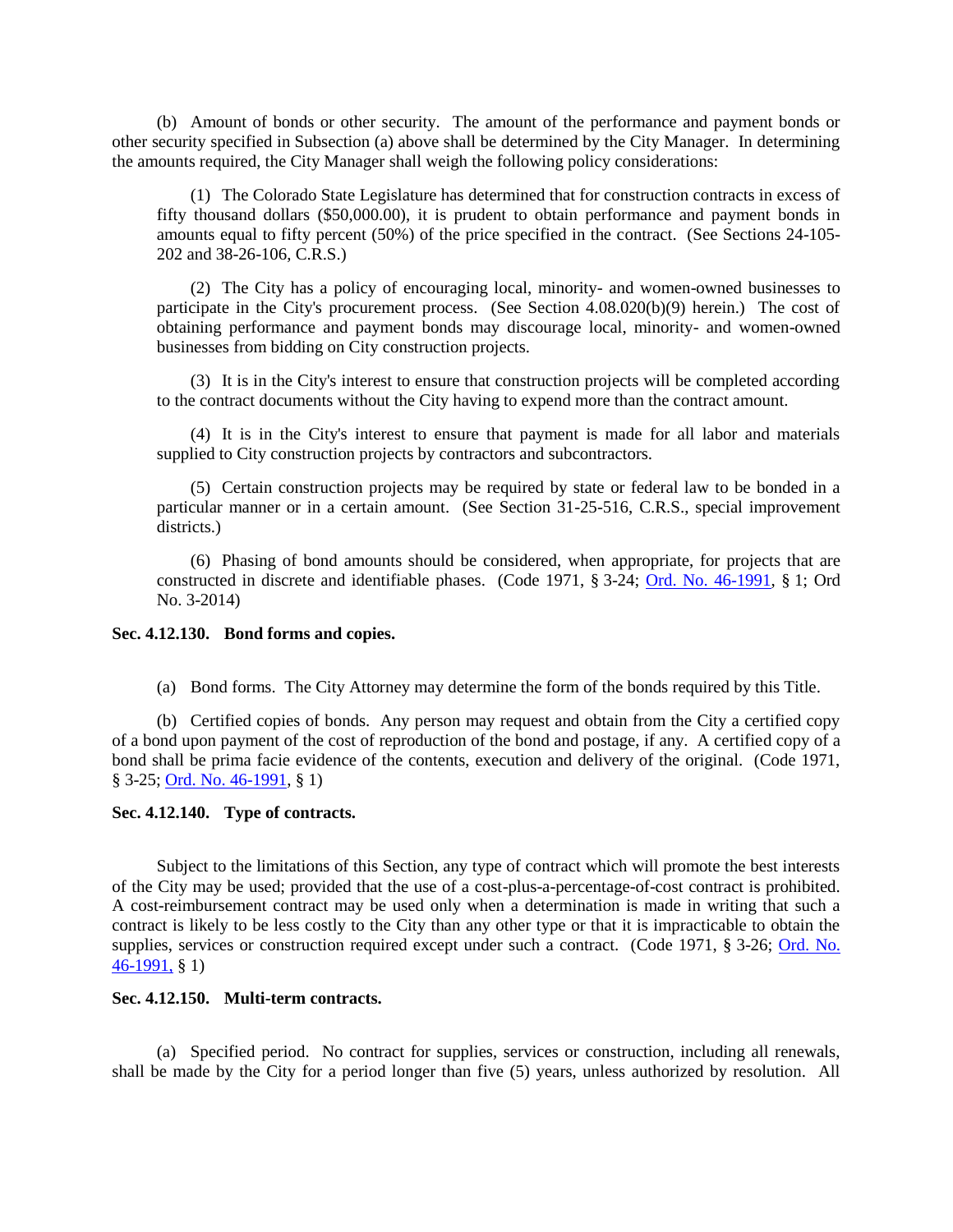contracts extending beyond one (1) year in duration shall be contingent upon and subject to duly enacted appropriations of the City.

(b) Determination prior to use. Prior to the utilization of a multi-year contract, it shall be determined in writing:

(1) That estimated requirements cover the period of the contract and are reasonably firm and continuing;

(2) That such a contract will serve the best interests of the City by encouraging effective competition or otherwise promoting economies in City procurement;

(3) That the contract beyond the first fiscal year shall be expressly contingent upon the annual budgeting and appropriation of sufficient funds on an annual basis or by nonlapsing appropriations; and

(4) That the contract clearly states that when funds are not appropriated or otherwise made available to support the continuation of the City's performance or obligations in a subsequent fiscal period, the contract shall be canceled. (Code 1971, § 3-27; [Ord. No. 46-1991,](http://205.170.51.183/WebLink8/0/doc/3338/Page1.aspx) § 1)

### <span id="page-16-0"></span>**Sec. 4.12.160. Contract clauses.**

The City Attorney may require the inclusion in City contracts of clauses providing for adjustments in prices, time of performance or other contract provisions, as deemed appropriate by the City Attorney and covering the following subjects:

- (1) Liquidated damages as appropriate;
- (2) Specified excuses for delay or nonperformance;
- (3) Termination of the contract for default;
- (4) Termination of the contract in whole or part for the convenience of the City;
- (5) Non-discrimination;
- (6) Insurance and indemnification requirements;

(7) Notice of the applicability of the City Procurement Code. (Code 1971, § 3-28; [Ord. No.](http://205.170.51.183/WebLink8/0/doc/3338/Page1.aspx)  [46-1991,](http://205.170.51.183/WebLink8/0/doc/3338/Page1.aspx) § 1)

# <span id="page-16-1"></span>**Sec. 4.12.170. Contract modifications and change orders; fiscal responsibility.**

Every contract modification, change order or contract price adjustment under a contract with the City shall be subject to prior written certification by the Finance Department as to the effect of the contract modification, change order or adjustment in contract price on the total project budget or the total contract budget. In the event that the certification discloses a resulting increase in the total project budget and/or the total contract budget, the Procurement Officer shall not execute or make such contract modification, change order or adjustment in contract price unless sufficient funds are available therefor or the scope of the project or contract is adjusted so as to permit the degree of completion that is feasible within the total project budget and/or total contract budget as it existed prior to the contract modification, change order or adjustment in contract price under consideration. (Code 1971, § 3-29; [Ord. No. 46-1991,](http://205.170.51.183/WebLink8/0/doc/3338/Page1.aspx) § 1)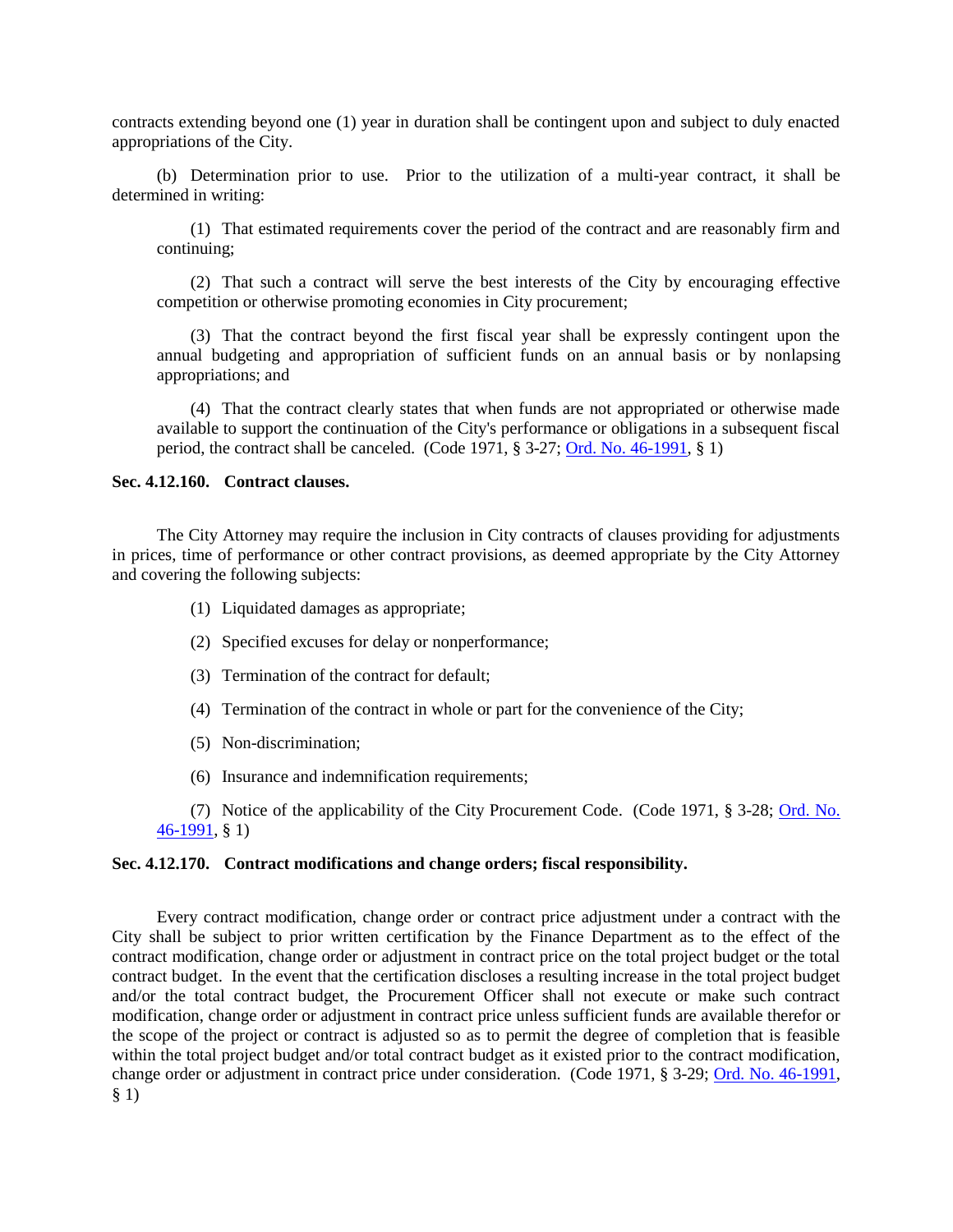# <span id="page-17-0"></span>**Sec. 4.12.180. Right to inspect plant.**

The City may at reasonable times, inspect the part of the plant or place of business of a contractor or any subcontractor which is related to the performance of any contract awarded or to be awarded by the City. (Code 1971, § 3-30; [Ord. No. 46-1991,](http://205.170.51.183/WebLink8/0/doc/3338/Page1.aspx) § 1)

### <span id="page-17-1"></span>**Sec. 4.12.190. Right to audit records.**

The City shall be entitled to audit the books and records of a contractor or any subcontractor under any negotiated contract or subcontract other than a firm fixed-price contract to the extent that such books and records relate to the performance of such contract or subcontract. Such books and records shall be maintained by the contractor for a period of three (3) years from the date of final payment under the prime contract and by the subcontractor for a period of three (3) years from the date of final payment under the subcontract, unless a shorter period is otherwise authorized in writing. (Code 1971, § 3-31; [Ord. No. 46-](http://205.170.51.183/WebLink8/0/doc/3338/Page1.aspx) [1991,](http://205.170.51.183/WebLink8/0/doc/3338/Page1.aspx) § 1)

### <span id="page-17-2"></span>**Sec. 4.12.200. Finality of determinations.**

The determinations required by Subsections 4.12.020(f) (Competitive sealed bidding, correction or withdrawal of bids; cancellation of awards), 4.12.030(a) (Competitive sealed proposals, conditions for use),  $4.12.030(g)$  (Competitive sealed proposals, award), Sections  $4.12.050$  (Miscellaneous exemption), 4.12.060 (Emergency procurement), Subsections 4.12.090(a) (Responsibility of bidders and offerors, determination of nonresponsibility), 4.12.020(g) (Competitive sealed bidding, award), Sections 4.12.140 (Types of contracts) and 4.12.150 (Multi-term contracts determination prior to use) are final and conclusive unless they are clearly erroneous, arbitrary, capricious or contrary to law as determined by a court of competent jurisdiction. (Code 1971, § 3-32; [Ord. No. 46-1991,](http://205.170.51.183/WebLink8/0/doc/3338/Page1.aspx) § 1)

### <span id="page-17-3"></span>**Sec. 4.12.210. Reporting of anti-competitive practices.**

When for any reason collusion or other anti-competitive practices are suspected among any bidders or offerors, a notice of the relevant facts shall be transmitted to the City Attorney. (Code 1971, § 3-33; [Ord. No. 46-1991,](http://205.170.51.183/WebLink8/0/doc/3338/Page1.aspx) § 1)

### <span id="page-17-4"></span>**Sec. 4.12.220. Retention of procurement records.**

All procurement records shall be retained and disposed of in accordance with records retention guidelines and schedules approved by the law. All retained documents shall be made available to the City Attorney or a designee upon request and proper receipt therefor. (Code 1971, § 3-34; [Ord. No. 46-1991,](http://205.170.51.183/WebLink8/0/doc/3338/Page1.aspx) § 1)

# <span id="page-17-5"></span>**Sec. 4.12.230. Record of procurement actions taken under Sections 4.12.050 (Miscellaneous exemptions) and 4.12.060 (Emergency procurement).**

The Finance Department and City Clerk shall maintain a record listing all contracts made under Section 4.12.050, (Miscellaneous exemption) or Section 4.12.060 (Emergency procurement) for a minimum of three (3) years. The record shall contain:

(1) Each contractor's name;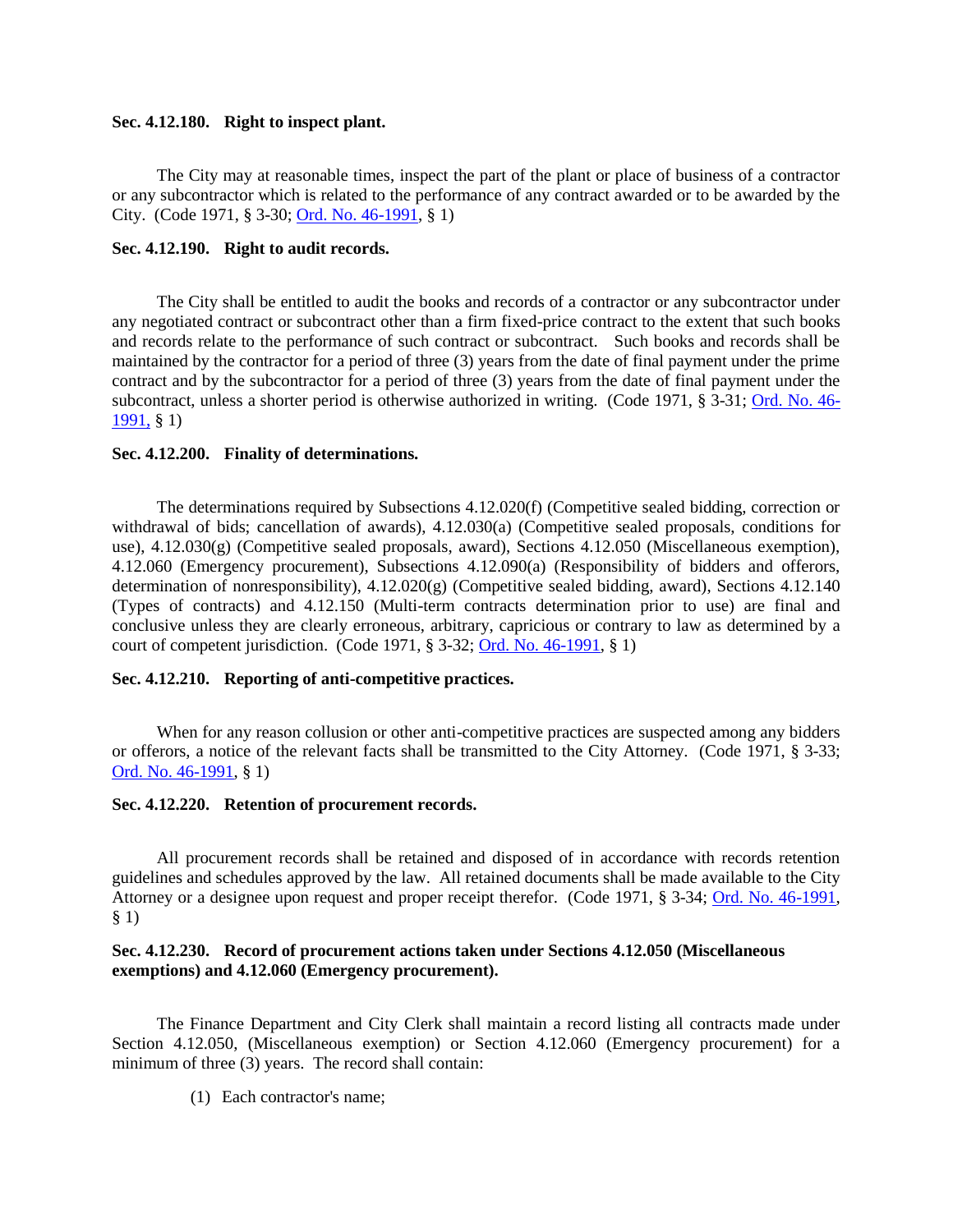(2) The amount and type of each contract; and

(3) A listing of the supplies, services or construction procured under each contract. (Code 1971, § 3-35; [Ord. No. 46-1991,](http://205.170.51.183/WebLink8/0/doc/3338/Page1.aspx) § 1)

### **Chapter 4.16**

# **LEGAL AND CONTRACTUAL REMEDIES**

#### <span id="page-18-0"></span>**Sec. 4.16.010. Authority to resolve protested solicitations and awards.**

(a) Right to protest. Any actual or prospective bidder, offeror or contractor who is aggrieved in connection with the solicitation or award of a contract may protest to the City Manager. The protest shall be submitted in writing within fourteen (14) days after such aggrieved person knows or should have known of the facts giving rise thereto.

(b) Authority to resolve protests. The City Manager or his or her designee shall have the authority, prior to the commencement of an action in court concerning the controversy, to settle and resolve a protest of an aggrieved bidder, offeror or contractor, actual or prospective, concerning the solicitation or award of a contract.

(c) Decision. If the protest is not resolved by mutual agreement, the City Manager or hid or her designee shall promptly issue a decision in writing. The decision shall:

(1) State the reason for the action taken; and

(2) Inform the protestant of its right to administrative review as provided in this Chapter.

(d) Notice of decision. A copy of the decision under Subsection (c) above shall be mailed or otherwise furnished immediately to the protestant and any other party intervening.

(e) Finality of decision. A decision under Subsection (c) of this Section shall be final and conclusive, unless the protestant appeals administratively to City Council acting as the Procurement Appeals Board. (Code 1971, § 3-36; [Ord. No. 46-1991,](http://205.170.51.183/WebLink8/0/doc/3338/Page1.aspx) § 1)

### <span id="page-18-1"></span>**Sec. 4.16.020. Authority to debar or suspend.**

(a) Authority. After reasonable notice to the person involved and reasonable opportunity for that person to be heard, the City Manager, after consultation with the City Attorney, shall have the authority to debar a person for cause from consideration for award of contracts. The debarment shall not be for a period of more than three (3) years. The City Manager, after consultation with the City Attorney, shall also have authority to suspend a person from consideration for award of contracts if there is probable cause for debarment. The suspension shall not be for a period exceeding three (3) months.

(b) Causes for debarment or suspension. The causes for debarment or suspension include the following:

(1) Conviction for commission of a criminal offense as an incident to obtaining or attempting to obtain a public or private contract or subcontract or in the performance of such contract or subcontract;

(2) Conviction under state or federal statutes of embezzlement, theft, forgery, bribery, falsification or destruction of records, receiving stolen property or any other offense indicating a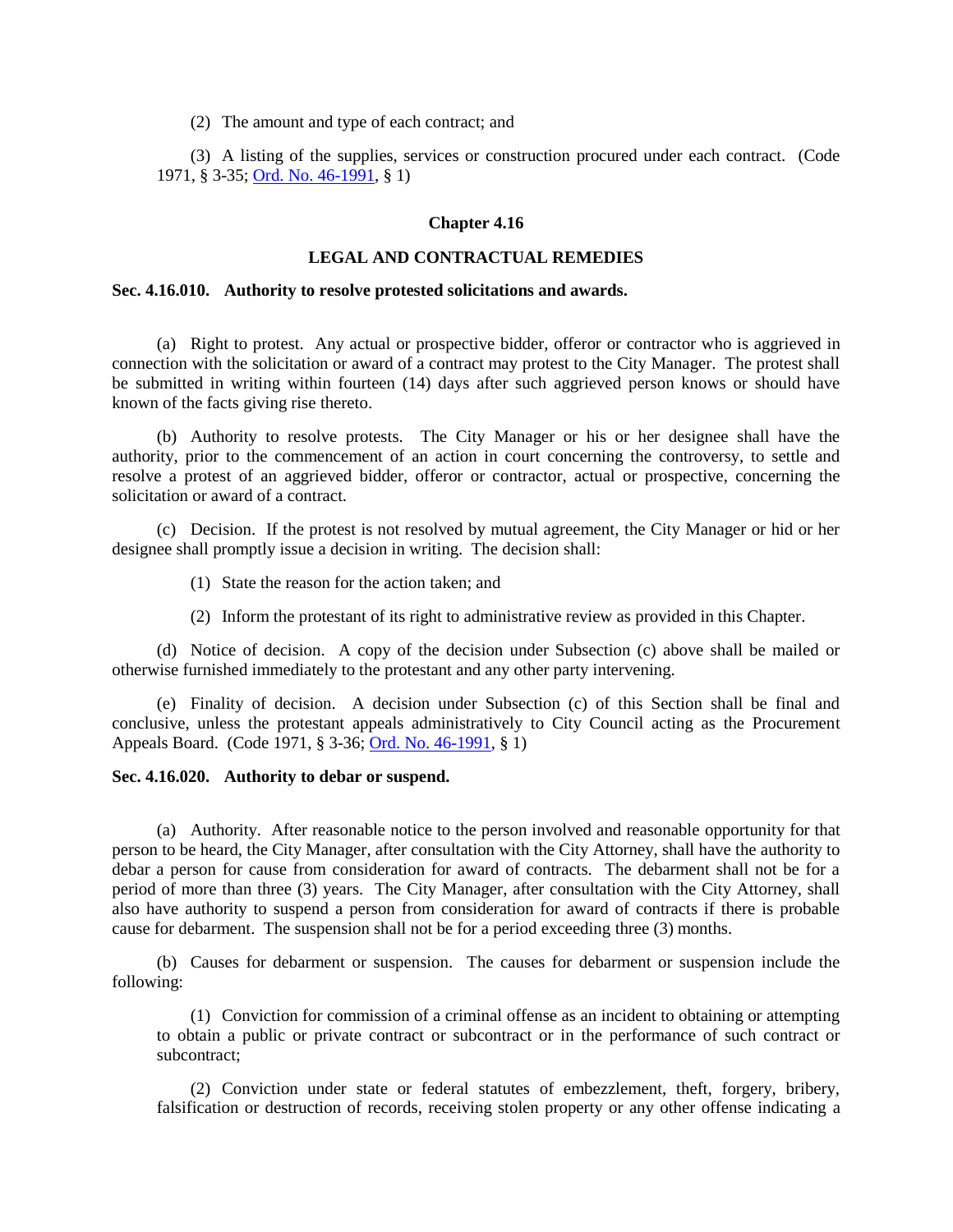lack of business integrity or business honesty which currently, seriously and directly affects responsibility as a City contractor;

(3) Conviction under state or federal antitrust statutes arising out of the submission of bids or proposals;

(4) Violation of contract provisions, as set forth below, of a character which is regarded by the City Manager to be so serious as to justify debarment action:

(A) Deliberate failure without good cause to perform in accordance with the specifications or within the time limit provided in the contract; or

(B) A recent record of failure to perform or of unsatisfactory performance in accordance with the terms of one (1) or more contracts; provided that failure to perform or unsatisfactory performance caused by acts beyond the control of the contractor shall not be considered to be a basis for debarment;

(5) Any other cause the City Manager determines to be so serious and compelling as to affect responsibility as a City contractor, including debarment by another governmental entity or failure to pay any municipal fine, fee, business license or permit; and

(6) For violation of the ethical standards set forth in Chapter 4.20 (Ethics in Public Contracting).

(c) Decision. The City Manager shall issue a written decision to debar or suspend. The decision shall:

(1) State the reasons for the action taken; and

(2) Inform the debarred or suspended person involved of its right to administrative review as provided in this Code.

(d) Notice of decision. A copy of the decision under Subsection (c) above shall be mailed or otherwise furnished immediately to the debarred or suspended person and any other party intervening.

(e) Finality of decision. A decision under Subsection (c) above shall be final and conclusive, unless the debarred or suspended person appeals administratively to City Council acting as the Procurement Appeals Board. (Code 1971, § 3-37; [Ord. No. 46-1991,](http://205.170.51.183/WebLink8/0/doc/3338/Page1.aspx) § 1)

### <span id="page-19-0"></span>**Sec. 4.16.030. Authority to resolve contract and breach of contract controversies.**

(a) Applicability. This Section applies to controversies between the City and a contractor and which arise under or by virtue of, a contract between them. This includes, without limitation, controversies based upon breach of contract, mistake, misrepresentation or other cause for contract modification or rescission.

(b) Authority. The City Manager or his or her designee is authorized, prior to commencement of an action in a court concerning the controversy, to settle and resolve a controversy described in Subsection (a) above.

(c) Decision. If such a controversy is not resolved by mutual agreement, the City Manager or his or her designee shall promptly issue a decision in writing. The decision shall:

(1) State the reason for the action taken; and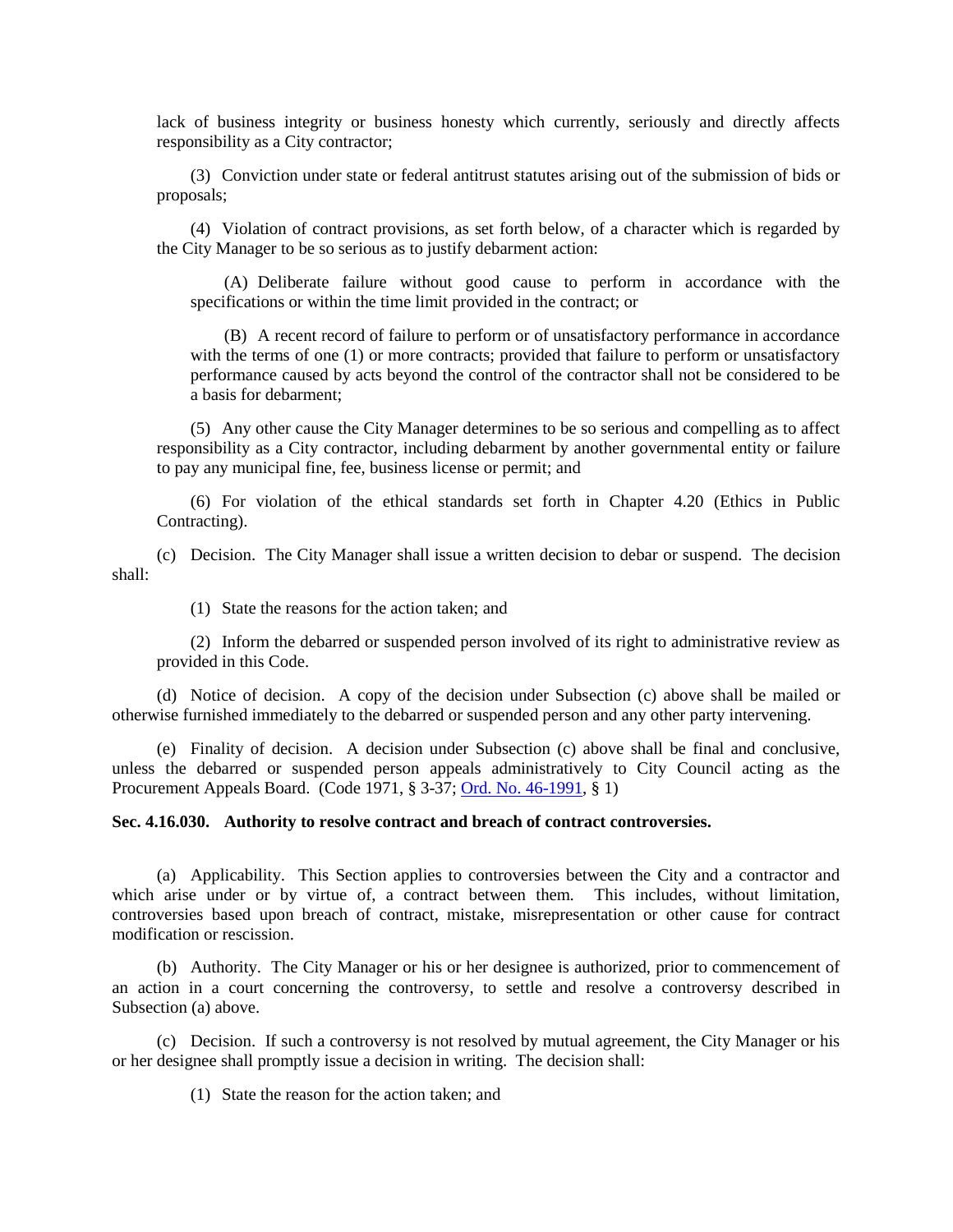(2) Inform the contractor of its right to administrative review as provided in this code.

(d) Notice of decision. A copy of the decision under Subsection (c) above shall be mailed or otherwise furnished immediately to the contractor.

(e) Finality of decision. The decision under Subsection (c) above shall be final and conclusive, unless the contractor appeals administratively to City Council acting as the Procurement Appeals Board.

(f) Failure to render timely decisions. If the City Manager or his or her designee does not issue the written decision required under Subsection (c) above within one hundred twenty (120) days after written request for a final decision or within such longer period as may be agreed upon by the parties, then the contractor may proceed as if an adverse decision had been received. (Code 1971, § 3-38; Ord. [No. 46-1991,](http://205.170.51.183/WebLink8/0/doc/3338/Page1.aspx) § 1)

### <span id="page-20-0"></span>**Sec. 4.16.040. Applicability of this Chapter.**

The provisions of this Chapter apply where it is determined administratively or upon administrative or judicial review, that a solicitation or award of a contract is in violation of law. (Code 1971, § 3-39; [Ord. No. 46-1991,](http://205.170.51.183/WebLink8/0/doc/3338/Page1.aspx) § 1)

### <span id="page-20-1"></span>**Sec. 4.16.050. Remedies prior to award.**

If prior to an award it is determined that a solicitation or proposed award of a contract is in violation of law, then the solicitation or proposed award shall be:

- (a) Canceled; or
- (b) Revised to comply with the law. (Code 1971, § 3-40; [Ord. No. 46-1991,](http://205.170.51.183/WebLink8/0/doc/3338/Page1.aspx) § 1)

# <span id="page-20-2"></span>**Sec. 4.16.060. Remedies after an award.**

If after an award it is determined that a solicitation or award of a contract is in violation of the law, then:

(a) If the person awarded the contract has not acted fraudulently or in bad faith:

(1) The contract may be ratified and affirmed, provided it is determined that doing so is in the best interests of the City; or

(2) The contract may be terminated upon payment of a reasonable profit to the person awarded a contract.

(b) If the person awarded the contract has acted fraudulently or in bad faith:

(1) The contract may be declared null and void; or

(2) The contract may be ratified and affirmed if such action is in the best interests of the City, without prejudice to the City's rights to such damages as may be appropriate. (Code 1971, § 3-41; [Ord. No.](http://205.170.51.183/WebLink8/0/doc/3338/Page1.aspx) 46-1991, § 1)

### <span id="page-20-3"></span>**Sec. 4.16.070. Interest.**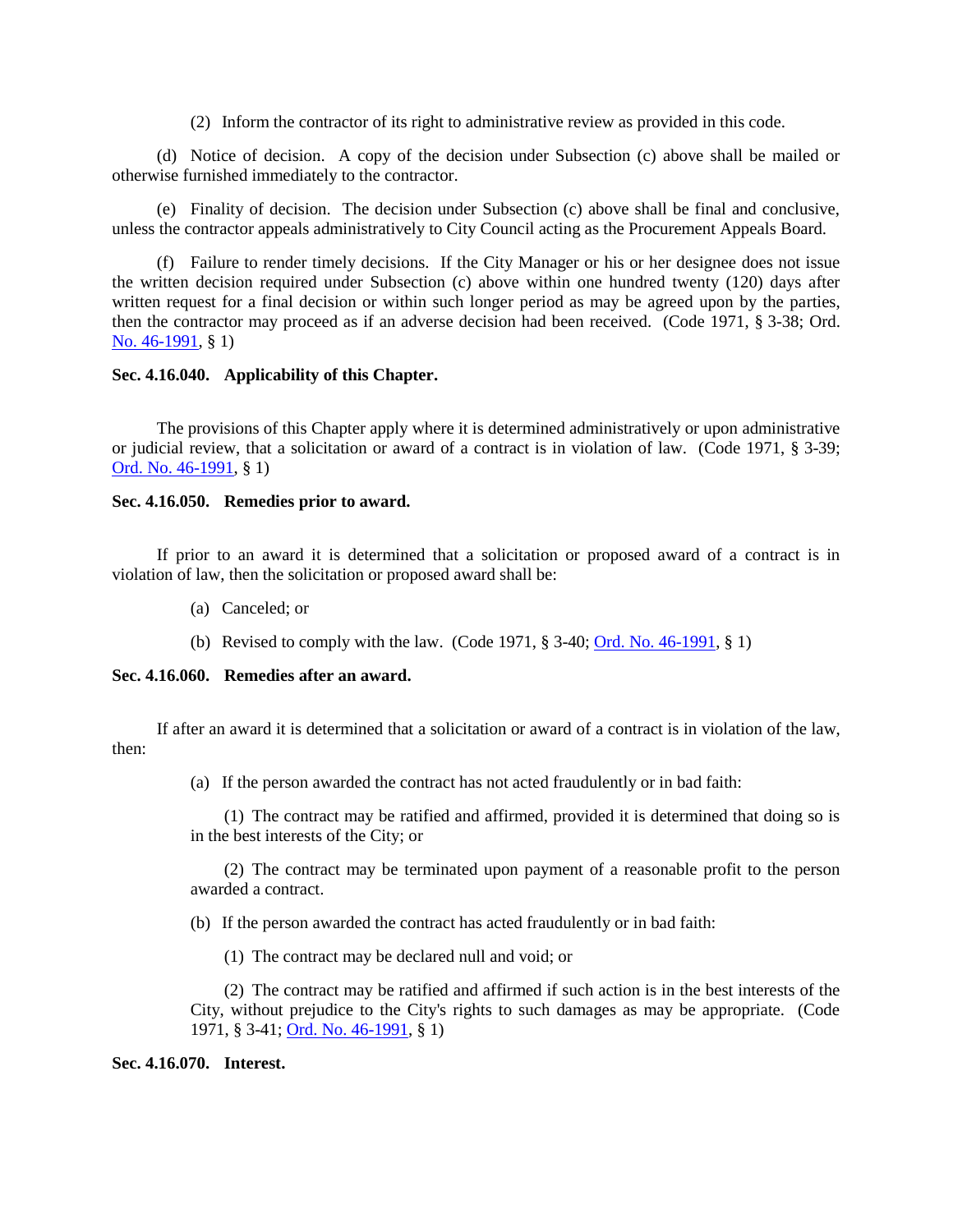Interest on amounts ultimately determined to be due to a contractor or the City shall be payable at the statutory rate applicable to judgments from the date the claim arose through the date of decision or judgment, whichever is later. (Code 1971, § 3-42; [Ord. No. 46-1991,](http://205.170.51.183/WebLink8/0/doc/3338/Page1.aspx) § 1)

#### <span id="page-21-0"></span>**Sec. 4.16.080. Creation of the Procurement Appeals Board.**

The City Council shall act as the Procurement Appeals Board. (Code 1971, § 3-43; [Ord. No. 46-](http://205.170.51.183/WebLink8/0/doc/3338/Page1.aspx) [1991,](http://205.170.51.183/WebLink8/0/doc/3338/Page1.aspx) § 1)

### <span id="page-21-1"></span>**Sec. 4.16.090. Decision of the Procurement Appeals Board.**

Acting by one (1) or more of its members and with the assistance of the City Attorney, the Procurement Appeals Board shall issue a decision in writing or take other appropriate action on each appeal submitted. A copy of any decision shall be provided to all parties and the City Manager. (Code 1971, § 3-44[; Ord. No. 46-1991,](http://205.170.51.183/WebLink8/0/doc/3338/Page1.aspx) § 1)

### <span id="page-21-2"></span>**Sec. 4.16.100. Jurisdiction of the Procurement Appeals Board.**

Unless an action has been initiated previously in court for essentially the same cause of action or unless within fifteen (15) days after the action is brought before the Procurement Appeals Board, written objection is made by either the aggrieved bidder, offeror or contractor, prospective or actual, the board shall have jurisdiction to review and determine de novo:

(a) Any protest of a solicitation or award of a contract addressed to the board by an aggrieved actual or prospective bidder or offeror or a contractor; and

(b) Any appeal by an aggrieved party from a determination by the City Manager or a designee which is authorized by:

- (1) Section 4.16.010 (Authority to resolve protested solicitations and awards);
- (2) Section 4.16.020 (Authority to debar or suspend); and

(3) Section 4.16.030 (Authority to resolve contracts and breach of contract controversies). (Code 1971, § 3-45; [Ord. No. 46-1991,](http://205.170.51.183/WebLink8/0/doc/3338/Page1.aspx) § 1)

# <span id="page-21-3"></span>**Sec. 4.16.110. Protest of solicitations or awards.**

(a) Scope. This Section applies to:

(1) A protest of solicitation or award of a contract addressed to the Procurement Appeals Board by an aggrieved actual or prospective bidder or offeror or a contractor; and

(2) An appeal addressed to the board of a decision under Subsection 4.16.010(c) below (Authority to resolve protested solicitations and awards, decision).

(b) Time limitations on filing a protest or an appeal.

(1) For a protest under this Subsection (1), the aggrieved person shall file a protest with the board within fourteen (14) days after the aggrieved person knew or should have known of the facts and circumstances upon which the protest is based.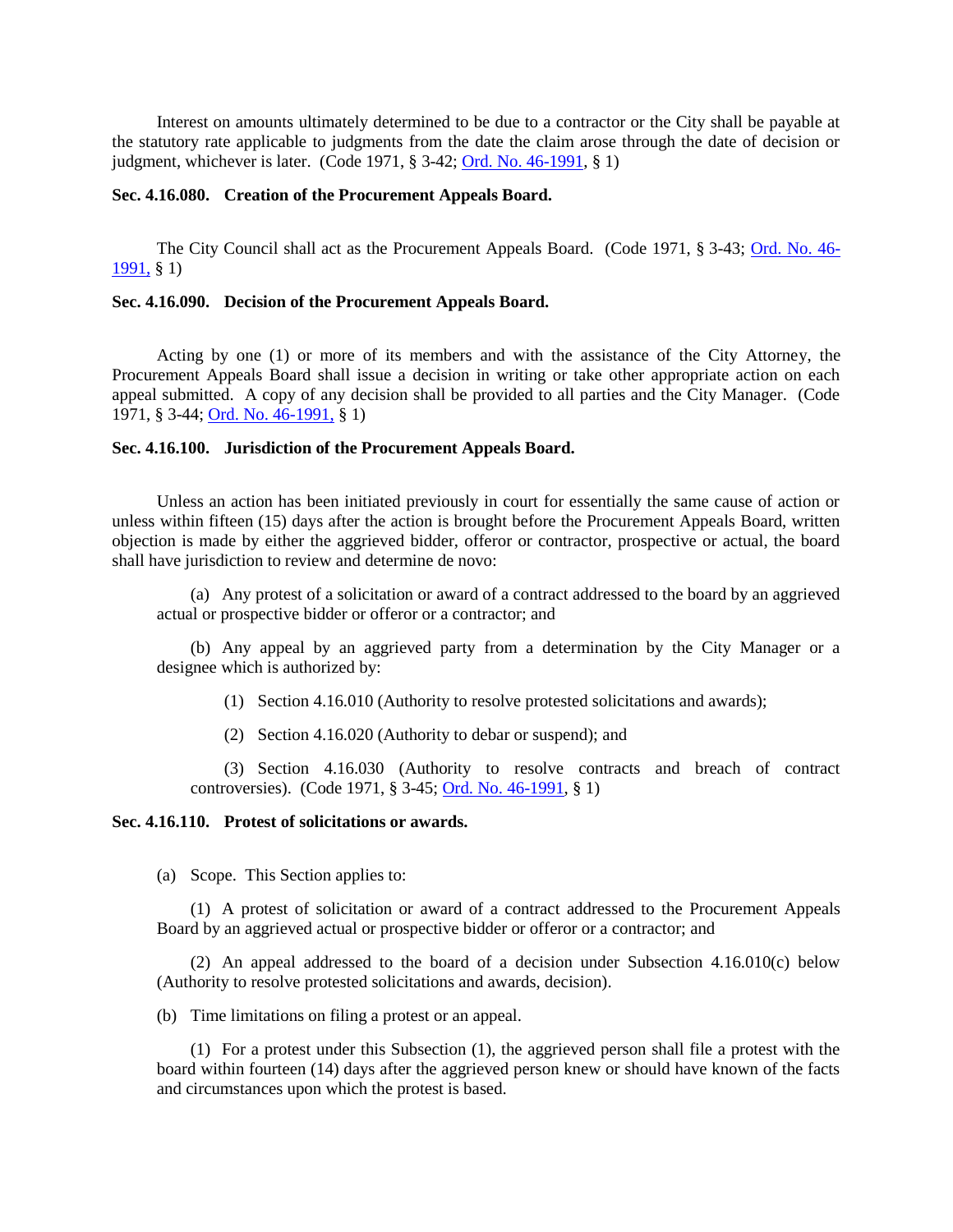(2) For an appeal under this Subsection (2), the aggrieved person shall file an appeal within seven (7) days of the receipt of a decision under Subsection 4.16.010(c) below (Authority to resolve protested solicitations and awards, decision).

(c) Decision. On any direct protest under Subsection (a)(1) above or appeal under Subsection (a)(2) above, the Board shall promptly decide whether the solicitation or award was in accordance with the Constitution, statutes, regulations and the terms and conditions of the solicitation. The proceedings shall be de novo. Any prior determinations by administrative officials shall not be final or conclusive.

(d) Standard of review for factual issues. A determination of an issue of fact by the board under Subsection (c) above shall be final and conclusive. (Code 1971, § 3-46; [Ord. No. 46-1991,](http://205.170.51.183/WebLink8/0/doc/3338/Page1.aspx) § 1)

### <span id="page-22-0"></span>**Sec. 4.16.120. Suspension or debarment proceedings.**

(a) Scope. This Section applies to a review by the Procurement Appeals Board of a decision under Section 4.16.020, (Authority to debar or suspend).

(b) Time limitation on filing an appeal. The aggrieved person shall file its appeal with the board within thirty (30) days of the receipt of a decision under Subsection 4.16.020(c) (Authority to debar or suspend, decision).

(c) Decision. The board shall promptly decide whether or the extent to which, the debarment or suspension was in accordance with the constitution and statutes of the State and the ordinances and best interests of the City and was fair. The proceedings shall be de novo. Any prior determinations by administrative officials shall not be final or conclusive.

(d) Standard of review for factual issues. A determination of an issue of fact by the board under Subsection (c) above shall be final and conclusive. (Code 1971, § 3-47; [Ord. No. 46-1991,](http://205.170.51.183/WebLink8/0/doc/3338/Page1.aspx) § 1)

# <span id="page-22-1"></span>**Sec. 4.16.130. Contract and breach of contract controversies.**

(a) Scope. This Section applies to a review by the Procurement Appeals Board of a decision under Section 4.16.030 (Authority to resolve contract and breach of contract controversies).

(b) Time limitation on filing an appeal. The aggrieved contractor shall file its appeal with the board within thirty (30) days of the receipt of the decision under Subsection 4.16.030(c) (Authority to resolve contract and breach of contract controversies, decision).

(c) Decision. The board shall promptly decide the contract or breach of contract controversy. The proceedings shall be de novo. Any prior determination by administrative officials shall not be final or conclusive.

(d) Standard of review for factual issues. A determination of an issue of fact by the board under Subsection (c) above shall be final and conclusive. (Code 1971,  $\S$  3-48; [Ord. No. 46-1991,](http://205.170.51.183/WebLink8/0/doc/3338/Page1.aspx)  $\S$  1)

### <span id="page-22-2"></span>**Sec. 4.16.140. Finality of a decision on an issue of law.**

A determination by the Procurement Appeals Board on an issue of law shall be final and conclusive. (Code 1971, § 3-49; [Ord. No. 46-1991,](http://205.170.51.183/WebLink8/0/doc/3338/Page1.aspx) § 1)

#### <span id="page-22-3"></span>**Sec. 4.16.150. Appeal and review of Procurement Appeals Board decisions.**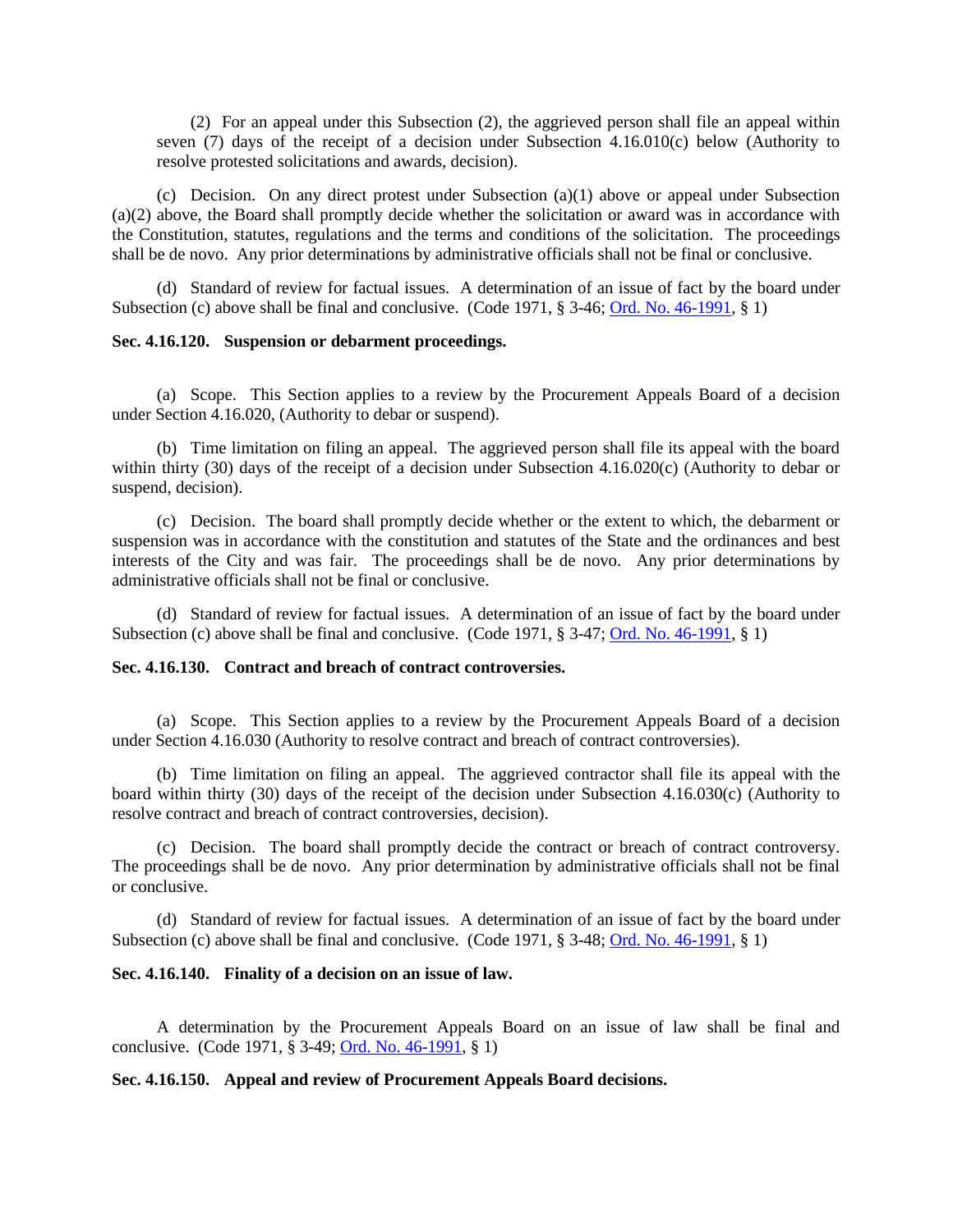Any person receiving an adverse decision from the Procurement Appeals Board may initiate an appeal to the courts. (Code 1971, § 3-50; [Ord. No. 46-1991,](http://205.170.51.183/WebLink8/0/doc/3338/Page1.aspx) § 1)

### <span id="page-23-0"></span>**Sec. 4.16.160. Discontinuance of contractor's appeal.**

After notice of an appeal to the Procurement Appeals Board has been filed, a contractor may not discontinue such appeal without prejudice, except as authorized by the board. (Code 1971, § 3-51; [Ord.](http://205.170.51.183/WebLink8/0/doc/3338/Page1.aspx)  [No. 46-1991,](http://205.170.51.183/WebLink8/0/doc/3338/Page1.aspx) § 1)

# **Chapter 4.20**

### **ETHICS IN PUBLIC CONTRACTING**

#### <span id="page-23-1"></span>**Sec. 4.20.010. Definitions of terms used in this Chapter.**

(a) *Confidential information* means any information which is available to an employee only because of the employee's status as an employee of this City and is not a matter of public knowledge or available to the public on request.

(b) *Conspicuously* means written in such special or distinctive format, print or manner that a reasonable person against whom it is to operate ought to have noticed it.

(c) *Direct* or *indirect participation* means involvement through decision, approval, disapproval, recommendation, preparation of any part of a purchase request, influencing the content of any specification or procurement standard, rendering of advice, investigation, auditing or in any other advisory capacity.

#### (d) *Financial interest* means:

(1) Ownership of any interest or involvement in any relationship from which or as a result of which, a person within the past year has received or is presently or in the future entitled to receive, more than one dollar (\$1.00) per year or its equivalent;

(2) Ownership of such interest in any property or any business as may be specified by the City Council; or

(3) Holding a position in a business such as an officer, director, trustee, partner, employee or the like or holding any position of management.

(e) *Gratuity* means a payment, loan, subscription, advance deposit of money, services or anything of more than nominal value, present or promised, unless consideration of substantially equal or greater value is received.

(f) *Immediate family* means a spouse, children, parents, brothers or sisters.

(g) *Official responsibility* means direct administrative or operating authority, whether intermediate or final, either exercisable alone or with others, either personally or through subordinates, to approve, disapprove or otherwise direct City action.

(h) *Purchase request* means the document whereby a using agency requests that a contract be entered into for a specified need and may include, but is not limited to, the technical description of the requested item, delivery schedule, transportation, criteria for evaluation, suggested sources of supply and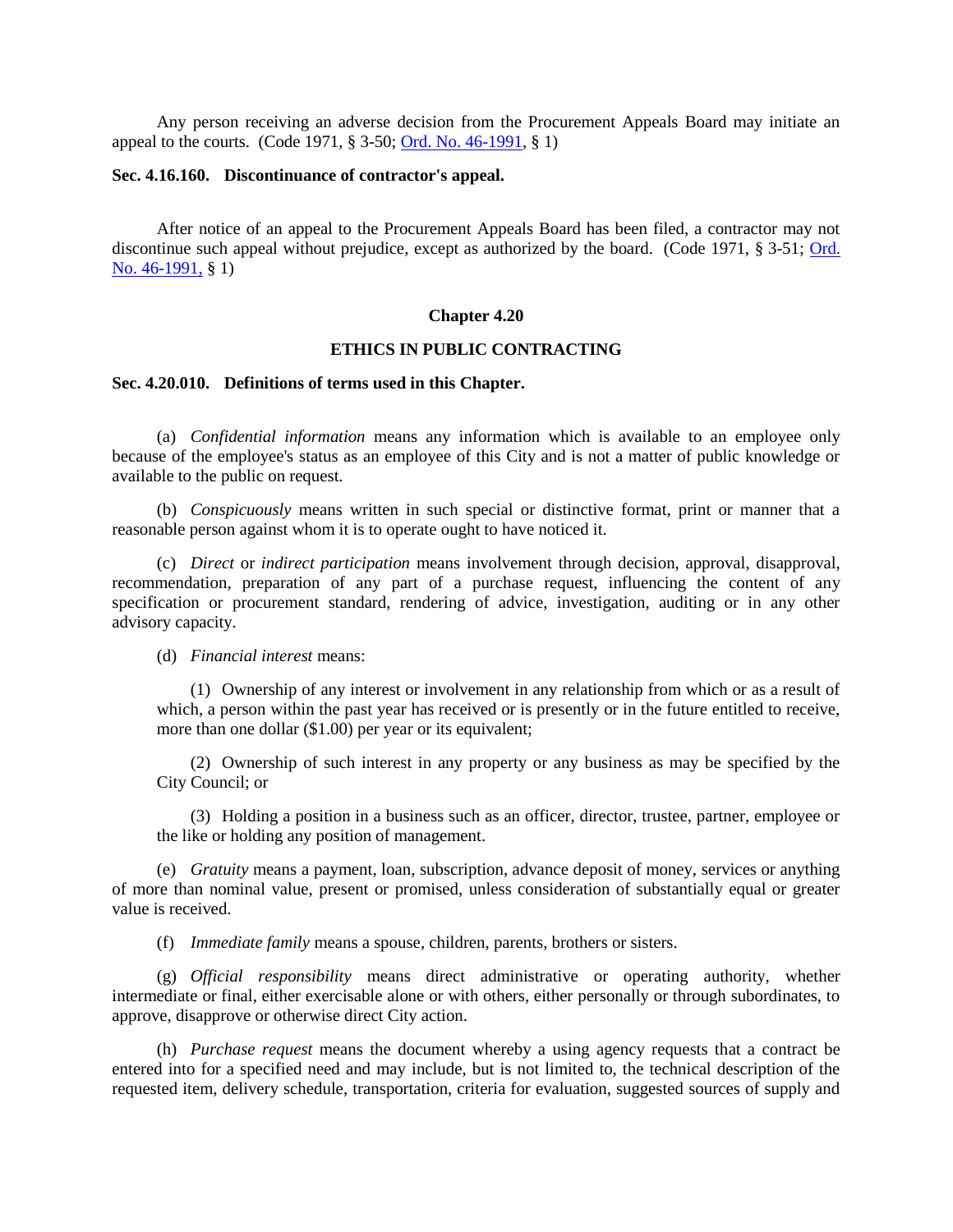information supplied for the making of any written determination required by this Code. (Code 1971, § 3-52; [Ord. No. 46-1991,](http://205.170.51.183/WebLink8/0/doc/3338/Page1.aspx) § 1)

# <span id="page-24-0"></span>**Sec. 4.20.020. Statement of policy.**

Public employment is a public trust. It is the policy of the City to promote and balance the objective of protecting government integrity and the objective of facilitating the recruitment and retention of personnel needed by the City. Such policy is implemented by prescribing essential standards of ethical conduct without creating unnecessary obstacles to entering public service.

Public employees must discharge their duties impartially so as to assure fair, competitive access to governmental procurement by responsible contractors. Moreover, they should conduct themselves in such a manner as to foster public confidence in the integrity of the City procurement organization.

To achieve the purpose of this Chapter, it is essential that those doing business with the City also observe the ethical standards prescribed herein. (Code 1971, § 3-53; [Ord. No. 46-1991,](http://205.170.51.183/WebLink8/0/doc/3338/Page1.aspx) § 1)

### <span id="page-24-1"></span>**Sec. 4.20.030. General standards of ethical conduct.**

(a) General ethical standards for employees. Any attempt to realize personal gain through public employment by conduct inconsistent with the proper discharge of the employee's duties is a breach of a public trust. In order to fulfill this general prescribed standard, employees must also meet the specific standards set forth in: Sections 4.20.040 (Employee conflict of interest); 4.20.050 (Employee disclosure requirements); 4.20.060 (Gratuities and kickbacks); 4.20.070 (Prohibition against contingent fees); 4.20.080 (Restrictions on employment of present and former employees); and 4.20.090 (Use of confidential information).

(b) General ethical standards for nonemployees. Any effort to influence any public employee to breach the standards of ethical conduct set forth in this Section and in Sections 4.20.050 through 4.20.090 of this Chapter is also a breach of ethical standards. (Code 1971, § 3-54; [Ord. No. 46-1991,](http://205.170.51.183/WebLink8/0/doc/3338/Page1.aspx) § 1)

### <span id="page-24-2"></span>**Sec. 4.20.040. Employee conflict of interest.**

(a) Conflict of interest. Unless a specific exemption is obtained pursuant to Subsection 4.20.080(a) below, it shall be a breach of ethical standards for any employee to participate directly or indirectly in drafting or preparing specifications, obtaining or processing approvals, participating in source selection or contract formation or granting approval for any procurement when the employee knows that:

(1) The employee or any member of the employee's immediate family has a financial interest pertaining to the procurement;

(2) A business or organization in which the employee or any member of the employee's immediate family, has a financial interest pertaining to the procurement; or

(3) Any other person, business or organization with whom the employee or any member of the employee's immediate family is negotiating or has an arrangement concerning prospective employment is involved in the procurement.

(b) Discovery of actual or potential conflict of interest, disqualification and waiver. Upon the discovery of an actual or potential conflict of interest, an employee shall promptly file a written statement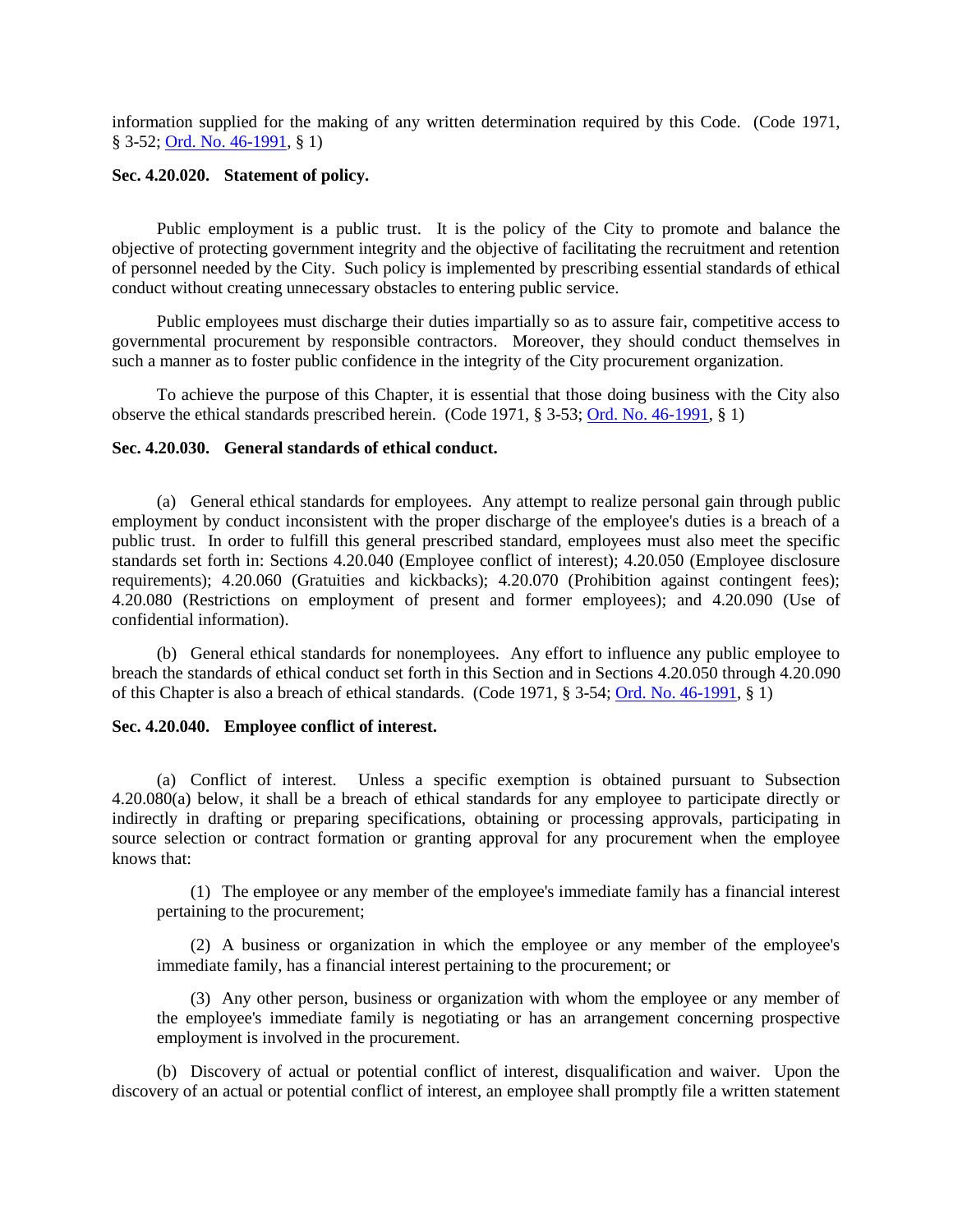of disqualification and shall withdraw from further participation in the transaction involved. The employee may, at the same time, apply to the City Attorney in accordance with Subsection 4.20.130(a) for an advisory opinion as to what further participation, if any, the employee may have in the transaction.

(c) Notice. Notice of this prohibition shall be provided in accordance with regulations promulgated by the finance department. (Code 1971, § 3-55; [Ord. No. 46-1991,](http://205.170.51.183/WebLink8/0/doc/3338/Page1.aspx) § 1)

# <span id="page-25-0"></span>**Sec. 4.20.050. Employee disclosure requirements.**

(a) Disclosure of benefit received from contract. Any employee who has or obtains any benefit from, any City contract with a business in which the employee has a financial interest shall report such benefit to the City Attorney; provided, however, this Section shall not apply to a contract with a business where the employee's interest in the business has been placed in a disclosed blind trust.

(b) Failure to disclose benefit received. Any employee who knows or should have known of such benefit and fails to report such benefit to the City Attorney, is in breach of the ethical standards of this section.

(c) Notice. Notice of this requirement shall be provided in accordance with regulations promulgated by the finance department. (Code 1971, § 3-56; [Ord. No. 46-1991,](http://205.170.51.183/WebLink8/0/doc/3338/Page1.aspx) § 1)

# <span id="page-25-1"></span>**Sec. 4.20.060. Gratuities and kickbacks.**

(a) Gratuities. It shall be a breach of ethical standards for any person to offer, give or agree to give any employee or former employee or for any employee or former employee to solicit, demand, accept or agree to accept from another person, a gratuity or an offer of employment in connection with any decision, approval, disapproval, recommendation, preparation of any part of a program requirement or a purchase request, influencing the content of any specification or procurement standard, rendering of advice, investigation, auditing or in any other advisory capacity in any proceeding or application, request for ruling, determination, claim or controversy or other particular matter pertaining to any program requirement or a contract or subcontract or to any solicitation or proposal therefor.

(b) Kickbacks. It shall be a breach of ethical standards for any payment, gratuity or offer of employment to be made by or on behalf of a subcontractor under a contract to the prime contractor or higher tier subcontractor or any person associated therewith, as an inducement for the award of a subcontract or order.

(c) Contract clause. The prohibition against gratuities and kickbacks prescribed in this Section shall be conspicuously set forth in every contract and solicitation therefor. (Code 1971, § 3-57; [Ord. No.](http://205.170.51.183/WebLink8/0/doc/3338/Page1.aspx)  [46-1991,](http://205.170.51.183/WebLink8/0/doc/3338/Page1.aspx) § 1)

### <span id="page-25-2"></span>**Sec. 4.20.070. Prohibition against contingent fees.**

(a) Contingent fees. It shall be a breach of ethical standards for a person to be retained or to retain a person, to solicit or secure a City contract upon an agreement or understanding for a commission, percentage, brokerage or contingent fee, except for retention of a bona fide employee, bona fide established commercial selling agencies for the purpose of securing business or a contract for legal services.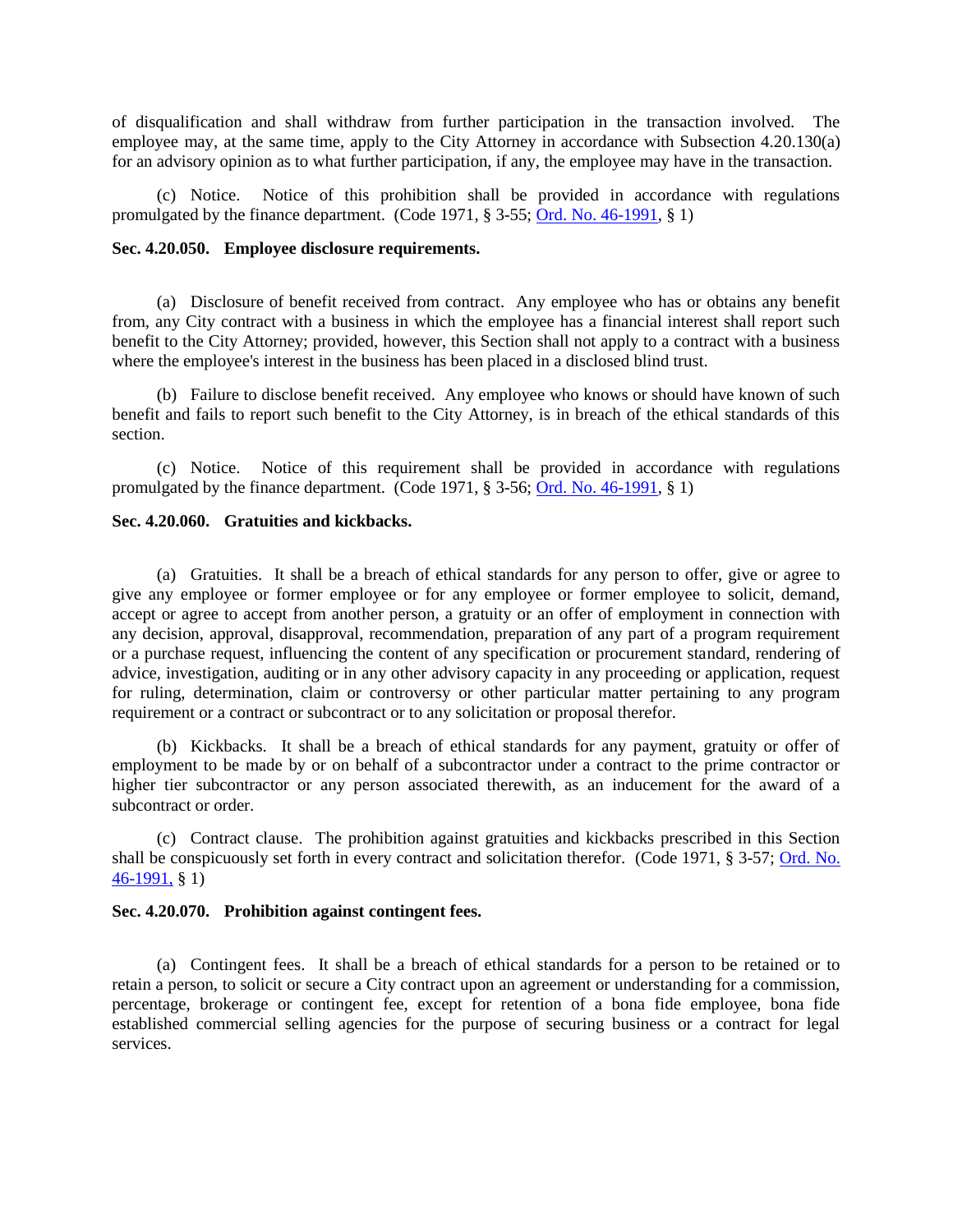(b) Representation of contractor. Every person, before being awarded a City contract, shall represent in writing, that such person has not retained anyone in violation of Subsection (a) above. Failure to do so constitutes a breach of ethical standards.

(c) Contract clause. The representation prescribed in Subsection (b) above shall be conspicuously set forth in every contract and solicitation therefor. (Code 1971, § 3-58; [Ord. No. 46-1991,](http://205.170.51.183/WebLink8/0/doc/3338/Page1.aspx) § 1)

### <span id="page-26-0"></span>**Sec. 4.20.080. Restrictions on employment of present and former employees.**

Disqualification of business when an employee has a financial interest. It shall be a breach of ethical standards for a business in which an employee has a financial interest knowingly to act as a principal or as an agent for anyone other than the City, in connection with any:

- (1) Judicial or other proceeding, application, request for a ruling or other determination;
- (2) Contract;
- (3) Claim; or

(4) Charge or controversy, in which the employee either participates personally and substantially through decision, approval, disapproval, recommendation, the rendering of advice, investigation or otherwise under the provisions of this code or which is the subject of the employee's official responsibility under the provisions of this code, where the City is a party or has direct or substantial interest. (Code 1971, § 3-59; [Ord. No. 46-1991,](http://205.170.51.183/WebLink8/0/doc/3338/Page1.aspx) § 1; [Ord. No. 19-2003,](http://205.170.51.183/WebLink8/DocView.aspx?id=33222&dbid=0) § 2)

#### <span id="page-26-1"></span>**Sec. 4.20.090. Use of confidential information.**

It shall be a breach of ethical standards for any employee or former employee knowingly to use confidential information for actual or anticipated personal gain or for the actual or anticipated personal gain of another person. (Code 1971, § 3-60; [Ord. No. 46-1991,](http://205.170.51.183/WebLink8/0/doc/3338/Page1.aspx) § 1)

#### <span id="page-26-2"></span>**Sec. 4.20.100. Civil and administrative remedies against employees who breach ethical standards.**

(a) Existing remedies not impaired. Civil and administrative remedies against employees which are in existence on the effective date of this Code shall not be impaired.

(b) Supplemental remedies. In addition to existing remedies for breach of the ethical standards of this article or regulations promulgated hereunder, the City Manager may impose any one (1) or more of the following:

- (1) Oral or written warnings or reprimands;
- (2) Suspension with or without pay for a specified period of time; and
- (3) Termination of employment.

(c) Right to recover from employee value received in breach of ethical standards. The value of anything received by an employee in breach of the ethical standards of this article or regulations promulgated hereunder shall be recoverable by the City as provided in Section 4.20.120 (Recovery of value transferred or received in breach of ethical standards).

(d) Due process. All procedures under this Section shall be in accordance with due process requirements and existing law In addition, notice and an opportunity for a hearing shall be provided prior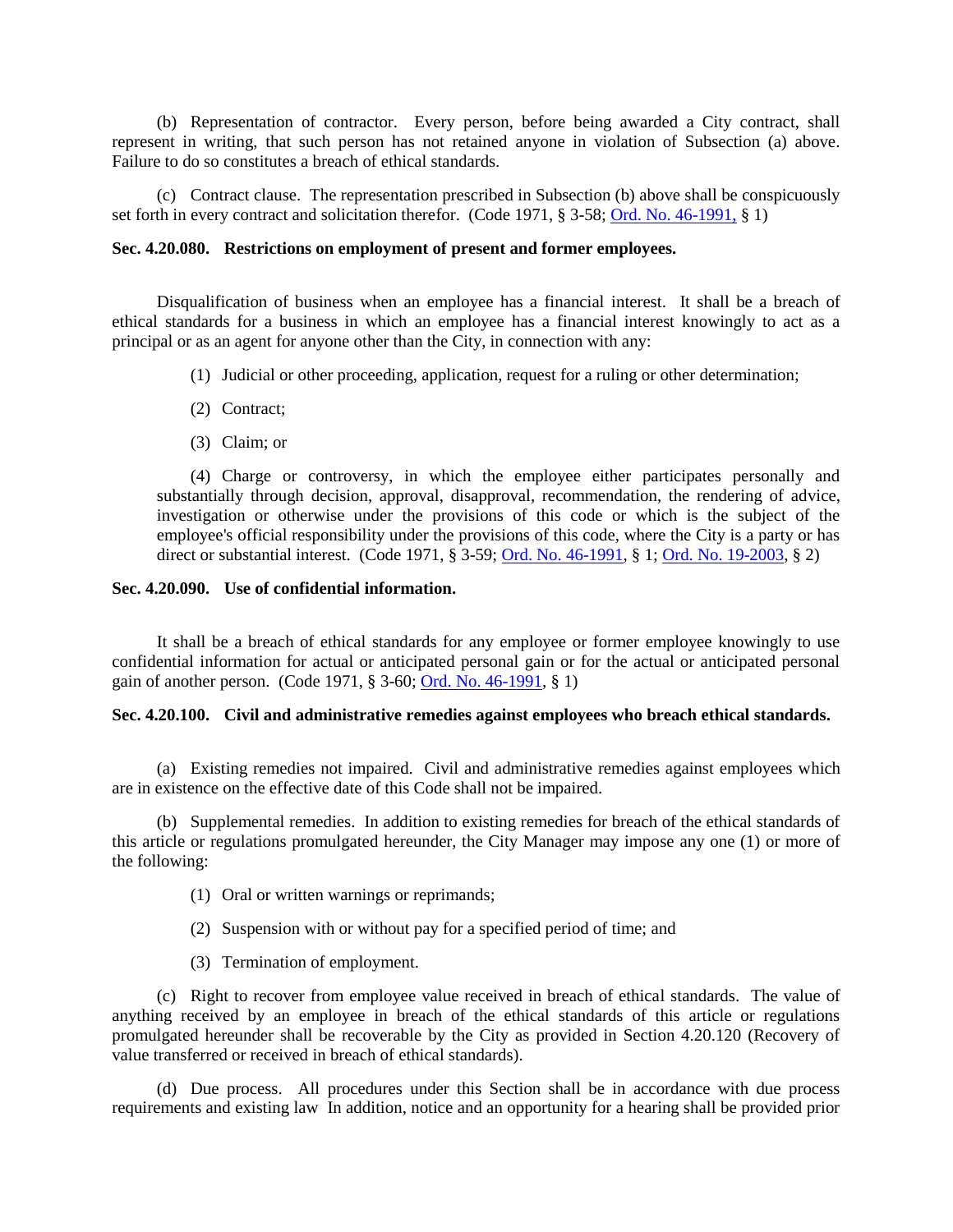to imposition of any suspension or termination of employment. (Code 1971, § 3-61; [Ord. No. 46-1991,](http://205.170.51.183/WebLink8/0/doc/3338/Page1.aspx) § 1)

# <span id="page-27-0"></span>**Sec. 4.20.110. Civil and administrative remedies against nonemployees who breach ethical standards.**

(a) Existing remedies not impaired. Civil and administrative remedies against nonemployees which are in existence on the effective date of this Code shall not be impaired.

(b) Supplemental remedies. In addition to existing remedies for breach of the ethical standards of this article or regulations promulgated hereunder, the City Manager may impose any one (1) or more of the following:

- (1) Written warnings or reprimands;
- (2) Termination of transactions; and
- (3) Debarment or suspension from being a contractor or subcontractor under City contracts.

(c) Right to recover from nonemployee value transferred in breach of ethical standards. The value of anything transferred in a breach of ethical standards of this article or regulations promulgated hereunder by a nonemployee shall be recoverable by the City as provided in Section 4.20.120 (Recovery of value transferred or received in breach of ethical standards).

(d) Right of the City to debar or suspend. Debarment or suspension may be imposed in accordance with the procedures set forth in Section 4.16.020 (Authority to debar or suspend) for breach of the ethical standards of this article, provided that such action may not be taken without the concurrence of the City Attorney.

(e) Due process. All procedures under this Section shall be in accordance with due process requirements, including but not limited to, a right to notice and an opportunity for a hearing prior to imposition of any termination, debarment or suspension from being a contractor or subcontractor under a City contract. (Code 1971, § 3-62; [Ord. No. 46-1991,](http://205.170.51.183/WebLink8/0/doc/3338/Page1.aspx) § 1)

### <span id="page-27-1"></span>**Sec. 4.20.120. Recovery of value transferred or received in breach of ethical standards.**

(a) General provisions. The value of anything transferred or received in breach of the ethical standards of this Chapter or regulations promulgated hereunder by an employee or a nonemployee may be recovered from both the employee and nonemployee.

(b) Recovery of kickbacks by the City. Upon a showing that a subcontractor made a kickback to a prime contractor or a higher tier subcontractor in connection with the award of a subcontract or order thereunder, it shall be conclusively presumed that the amount thereof was included in the price of the subcontract or order and ultimately borne by the City and will be recoverable hereunder from the recipient. In addition, said value may also be recovered from the subcontractor making such kickbacks. Recovery from one (1) offending party shall not preclude recovery from the other offending parties. (Code 1971, § 3-63; [Ord. No. 46-1991,](http://205.170.51.183/WebLink8/0/doc/3338/Page1.aspx) § 1)

### <span id="page-27-2"></span>**Sec. 4.20.130. Opinions and waivers.**

(a) Advisory opinions. On written request of employees, the City Manager or City Council, the City Attorney may render advisory opinions regarding the appropriateness of the course of conduct to be